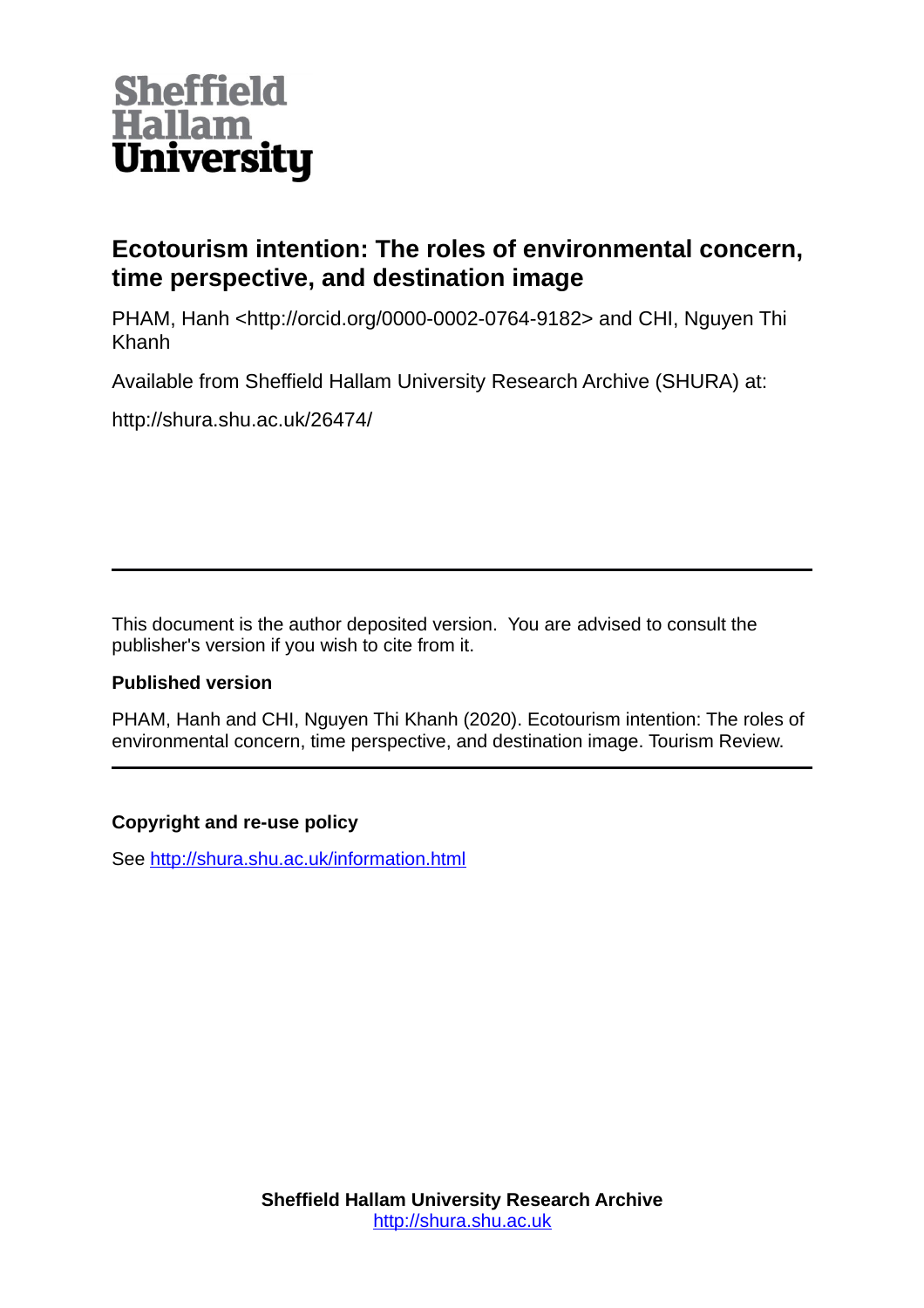**Tourism F** 





## **Ecotourism intention: The roles of environmental concern, time perspective, and destination image**

| Journal:                            | <b>Tourism Review</b>                                                               |  |  |  |
|-------------------------------------|-------------------------------------------------------------------------------------|--|--|--|
| Manuscript ID<br>TR-09-2019-0363.R5 |                                                                                     |  |  |  |
| Manuscript Type:                    | Research Paper                                                                      |  |  |  |
| Keywords:                           | Ecotourism intention, Environmental concern, Time perspective,<br>Destination image |  |  |  |
|                                     |                                                                                     |  |  |  |
|                                     | <b>SCHOLARONE™</b><br>Manuscripts                                                   |  |  |  |

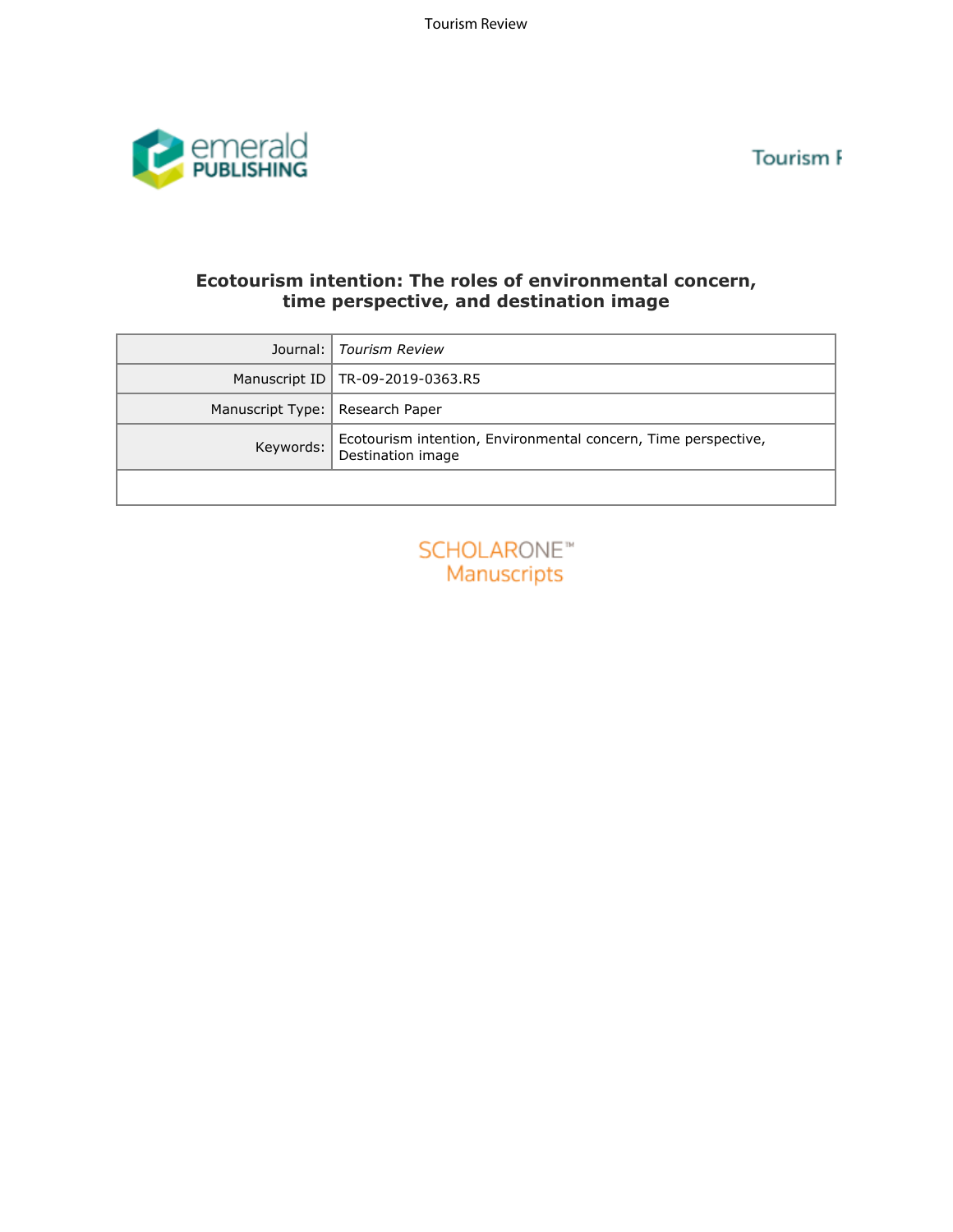$\mathbf{1}$  $\overline{2}$  $\overline{3}$ 

# **Ecotourism intention: The roles of environmental concern, time perspective, and destination image**

#### **Abstract**

**Purpose -** This study seeks to understand the factors that affect travellers' intention to visit ecotourism destinations.

**Methodology** - Convenience sampling method was employed to develop a research sample. The research sample includes visitors at eight ecotourism destinations in Vietnam who were randomly contacted and agreed to engage in a structured questionnaire survey. The dataset consists of 431 valid responses. A multivariate analysis method was employed to analyse the data.

**Finding** - This study finds strong correlations between three factors that are important in determining the Vietnamese travellers' intention to visit ecotourism locations. These are environmental concern, future time perspective (defined as individual views toward the importance of future time) and eco-destinations image (understood as individual perceptions of an ecotourism place). The study also reports robust associations between eco-destination image, future time perspective and environmental concern.

strong correlations between time lactors that are<br>ion to visit ecotourism locations. These are envi-<br>idual views toward the importance of future tin-<br>receptions of an ecotourism place). The study a<br>e, future time perspecti **Original Value -** This study highlights the influential role of travellers' future time perspective and ecodestination image in their travel intention. The existing literature does not pay sufficient attention to the impacts that these two considerations have on travellers' environmental concerns and consequently stimulate their intention to visit ecotourism destinations. The study suggests relevant management strategies for the development of ecotourism in emerging economies.

**Practical implications:** This study suggests policymakers in an emerging economy like Vietnam employ efficient regulations on protecting the natural environment in tourism locations while tourism providers and marketers should invest in building eco-image of travel locations. This study also recommends public organisations to encourage greater awareness of the importance of environmental protection through education, propaganda and media as this will foster the demand for ecotourism. Last but not least, this study advises tourism marketers to develop marketing materials emphasising future time perspective and eco-destination images if they wish to promote ecotourism.

**Keywords:** *Time perspective, environmental concern, destination image, ecotourism intention.* **Paper type:** Research paper

#### **Introduction**

As a result of climate change and growth in environmental concern, ecotourism has steered growing interest from both practitioners and academics. Academically, despite the existence of many studies on the antecedents of ecotourism behaviours, the knowledge about factors driving ecotourism demand remains limited. Therefore, there is a need for further research to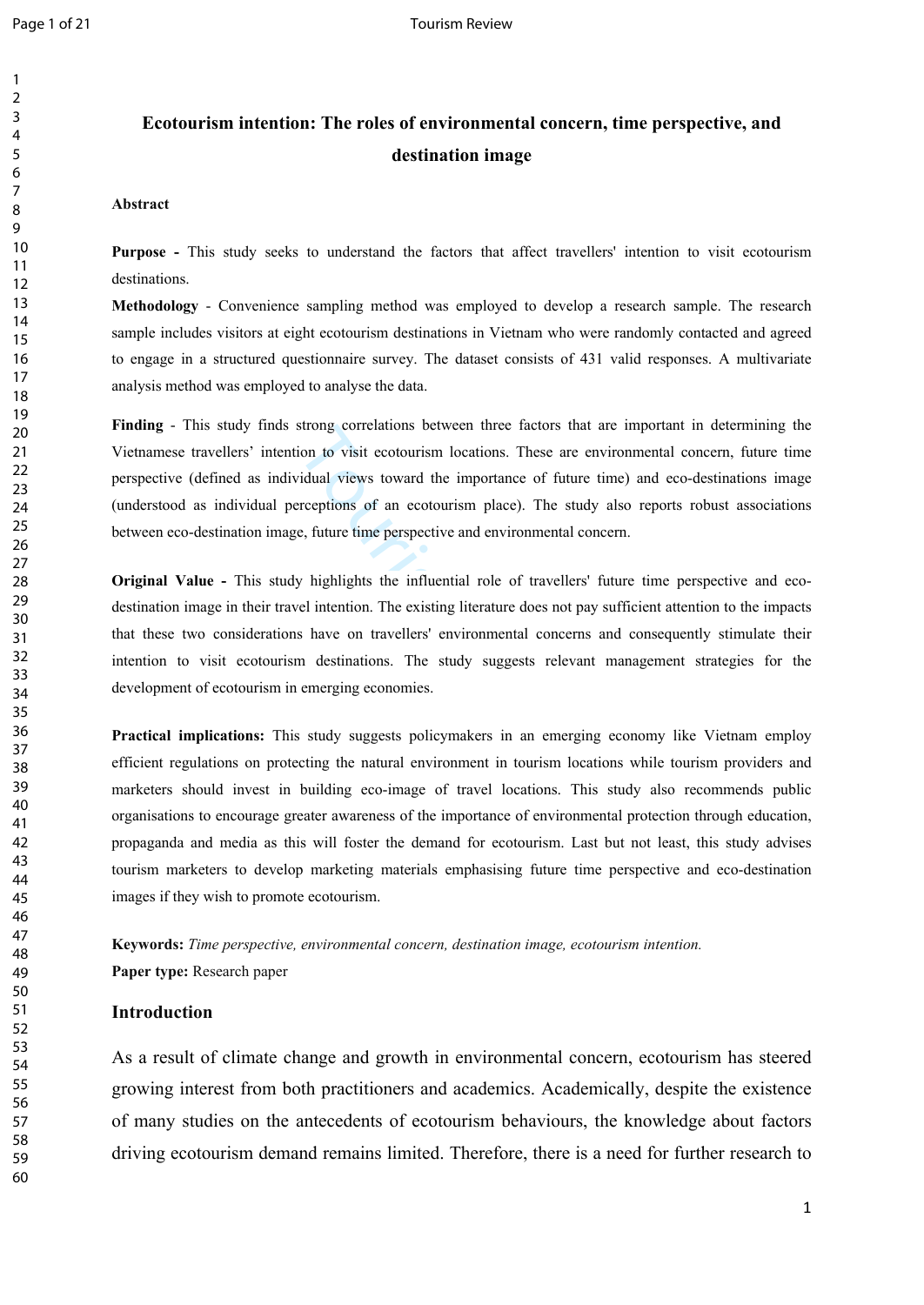explore factors that may drive travellers' intention to visit ecotourism destinations but are yet to be developed in the extant literature. Such research would lead to a better understanding of ecotourism intention and as a result more effective strategies to foster the development of ecotourism.

o further study on how the influence of<br>may trigger travellers' environmental conc<br>ions. Similarly, after the discovery by Cl<br>understood as individual's perception of<br>nmentally responsible behaviours, there is i<br>eco-destin Drawing on the existing literature, this study anticipates that individuals' time perspective and perceptions of destination image are important factors that may determine their choices of tourism destinations. In particular, conceptualising time perspective as individuals' view of the importance of past, present and future time, Milfont, Wilson and Diniz (2012) find the strong influence of time perspective on environmentally responsible attitudes. Since their study, there has been no further study on how the influence of time perspective on proenvironmental attitudes may trigger travellers' environmental concerns and their intention to visit ecotourism destinations. Similarly, after the discovery by Chiu et al. (2014b) that the eco-destination image, understood as individual's perception of an ecotourism place, can induce travellers' environmentally responsible behaviours, there is no further advancement on how the influence of eco-destination image on travellers' environmentally responsible behaviours can stimulate their intention to visit ecotourism destinations.

Indeed, the empirical research on the relationships among time perspective, destination image, and environmental concern in conjunction with ecotourism intention is scarce. To bridge these gaps within the ecotourism literature, this research investigates the impacts of travellers' time perspective and eco-destinations image on the travellers' intention to visit ecotourism destinations, taking into account the mediating role of environmental concern.

Vietnam was selected as an empirical context to test the proposed theoretical model. Vietnam is home to eight UNESCO World Heritage sites, attracting many travellers to its natural locations. It has also experienced a boom in both inbound and domestic tourism over the past decade and is ranked as one of the top 10 growing destinations for travel in 2016 (World Economic Forum, 2017). However, Vietnam is an emerging market economy where regulations, especially in relation to environmental protection, have not been well enforced; thereby the environmental sustainability of the destination is declining (World Bank, 2019). It is recognised that destinations, where natural assets represent the main tourist attraction, are at risk of being over-exploited, poorly managed, and polluted. A study using the Vietnam context provides a relevant setting for the development of effective strategies for promoting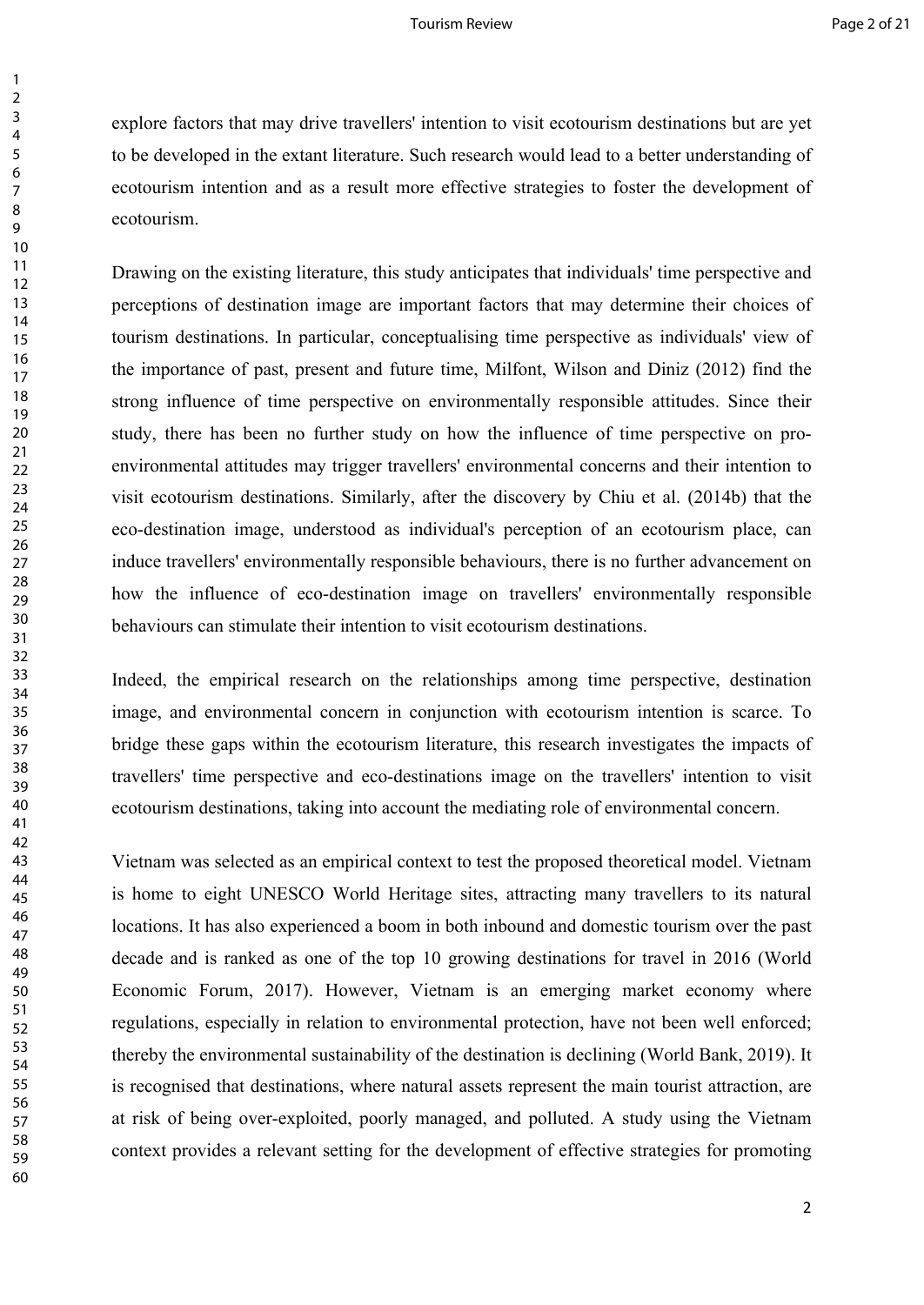$\mathbf{1}$  $\overline{2}$  $\overline{3}$  $\overline{4}$ 5 6

#### Page 3 of 21 Tourism Review

ecotourism in Vietnam and other developing countries where the ecotourism sector has been under-developed.

This paper contributes to ecotourism literature by highlighting two decisive factors driving travellers' intention to visit ecotourism destinations that have been overlooked in the current literature. These are individuals' future time perspective and eco-destination image. Moreover, this paper offers an improved understanding of the role of travellers' environmental concern in ecotourism literature by showing that travellers' environmental concern partially transfers the effects of their future time perspective and eco-destination image on their intention to visit ecotourism sites. Although previous research suggests that environmental concern is one of the key antecedents of ecotourism intention, its mediating role is not explored in the extant literature. Finally, this study adds to ecotourism literature the knowledge about the factors influencing ecotourism behaviours in Vietnam, a context is less known in the literature as can be seen from a literature review by Hadinejad *et al.* (2019).

# **Literature review and hypotheses** *Ecotourism intention*

the extant literature. Finally, this study adder factors influencing ecotourism behaviour<br>tre as can be seen from a literature review b<br>nypotheses<br>extant iterature review paper, Bjork base<br>extant literature review paper, B Ecotourism, also referred to as eco-travel or nature-based tourism, has been variously defined. In a comprehensive literature review paper, Bjork based on a series of concepts developed within the extant literature defined ecotourism as "an activity where the authorities, the tourism industry, tourists and local people make it possible for tourists to travel to genuine areas in order to admire, study and enjoy nature and culture in a way that does not exploit the resource, but contributes to sustainable development" (Bjork, 2000: 196). This concept provides a holistic view of ecotourism, specifying the different types of stakeholders involved in ecotourism, but it is over-complicated for the purpose of this study. In simpler words, this study refers ecotourism to a form of tourism that focuses on experiencing and conserving natural areas. Accordingly, this study defines ecotourism intention as a tourists' intention to visit an ecotourism location in the near future.

Ecotourism literature has made significant progress in examining the demand side of ecotourism, especially in relation to the determinants of ecotourism behaviours, of which, environmental concern is widely evidenced as an antecedent. Notably, the empirical literature on the demand side of ecotourism has paid less attention to ecotourism intention while more focus has been placed on understanding ecotourism consumer preferences, satisfaction and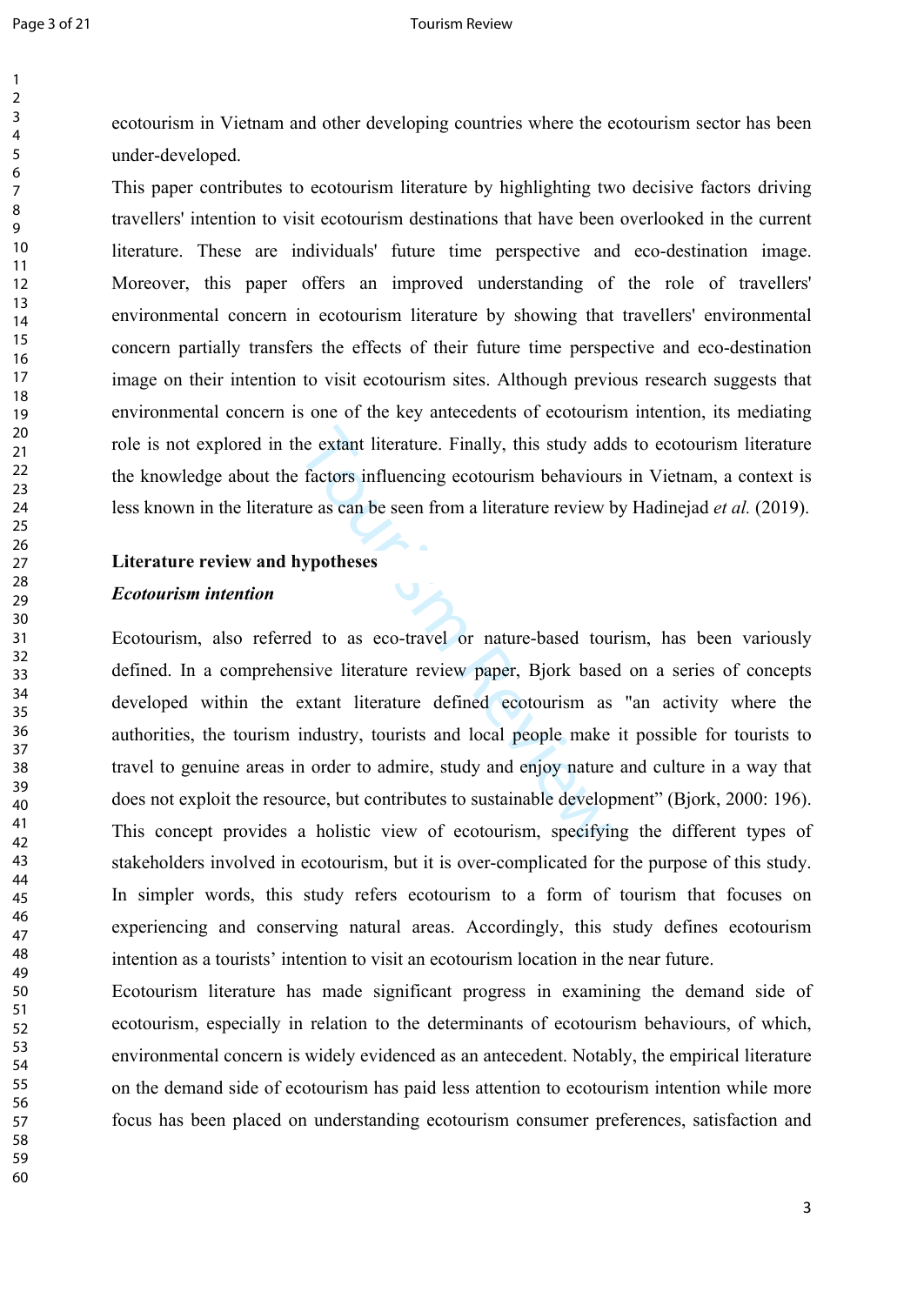demographic characteristics as evidence in the reviews by Weaver and Lawton (2007) and Das and Chatterjee (2015).

More specifically, the extant literature on ecotourism intention have mainly paid attention to the effects of such factors as motivation (Luo and Deng, 2008; Hultman *et al.*, 2015), attitudes towards ecotourism (Zhang and Lei, 2012; Teeroovengadum, 2019), environmental concern (Lee and Moscardo, 2005; Huang and Liu, 2017), environmental knowledge (Zhang and Lei, 2012; Schaffer and Tham, 2019), ecotourism experience (Lee and Moscardo, 2005; Huang and Liu, 2017; Brochado, 2019), and environmental identity (Teeroovengadum, 2019) on ecotourism intention. Note that all of them failed to consider the role of time perspective and destination image in the relationship between environmental concern and ecotourism intention. Moreover, the review of literature on residents' attitudes toward tourism by Hadinejad *et al.* (2019) reveals the knowledge gaps in understanding how time perspective, destination image, environmental concern influence ecotourism intention and what factors drive Vietnamese travellers' ecotourism intention. The following sections will shed more light on these aspects.

#### *Environmental concern and ecotourism intention*

e review of literature on residents' attiver<br>reveals the knowledge gaps in understand<br>onmental concern influence ecotourism i<br>res' ecotourism intention. The following se<br>and ecotourism intention<br>also known as a pro-environ Environmental concern, also known as a pro-environment attitude or environmental belief, refers to the awareness of an individual about the importance of conserving the environment. Motivational paradigms offer a useful framework for the exploration of behaviour, particularly environmentally responsible behaviour (Chiu et al., 2014a). Kang and Moscardo (2006) regard environmentally responsible behaviours as outcomes of environmental attitudes. People with an awareness of the importance of conservation of natural assets tend to behave responsibly toward the environment. When it comes to travel intentions, such people would likely choose ecotourism instead of other tourism types. This is because ecotourism facilitates sustainable development by eliminating the negative impacts of tourism on the environment. In a review of literature on ethics for tourism, Holden (2019) points out the role of environmental ethics in the development of sustainable tourism. Similarly, Bertella (2019), through the perspective of animal ethics, advocates the importance of environmental ethics in the development of sustainable wildlife tourism.

Empirically, environmental concern has been evidenced by the extant literature as a significant factor driving tourists' involvement in ecotourism. For example, Lee and Moscardo (2005) find the strong influence of tourists' environmental attitudes on their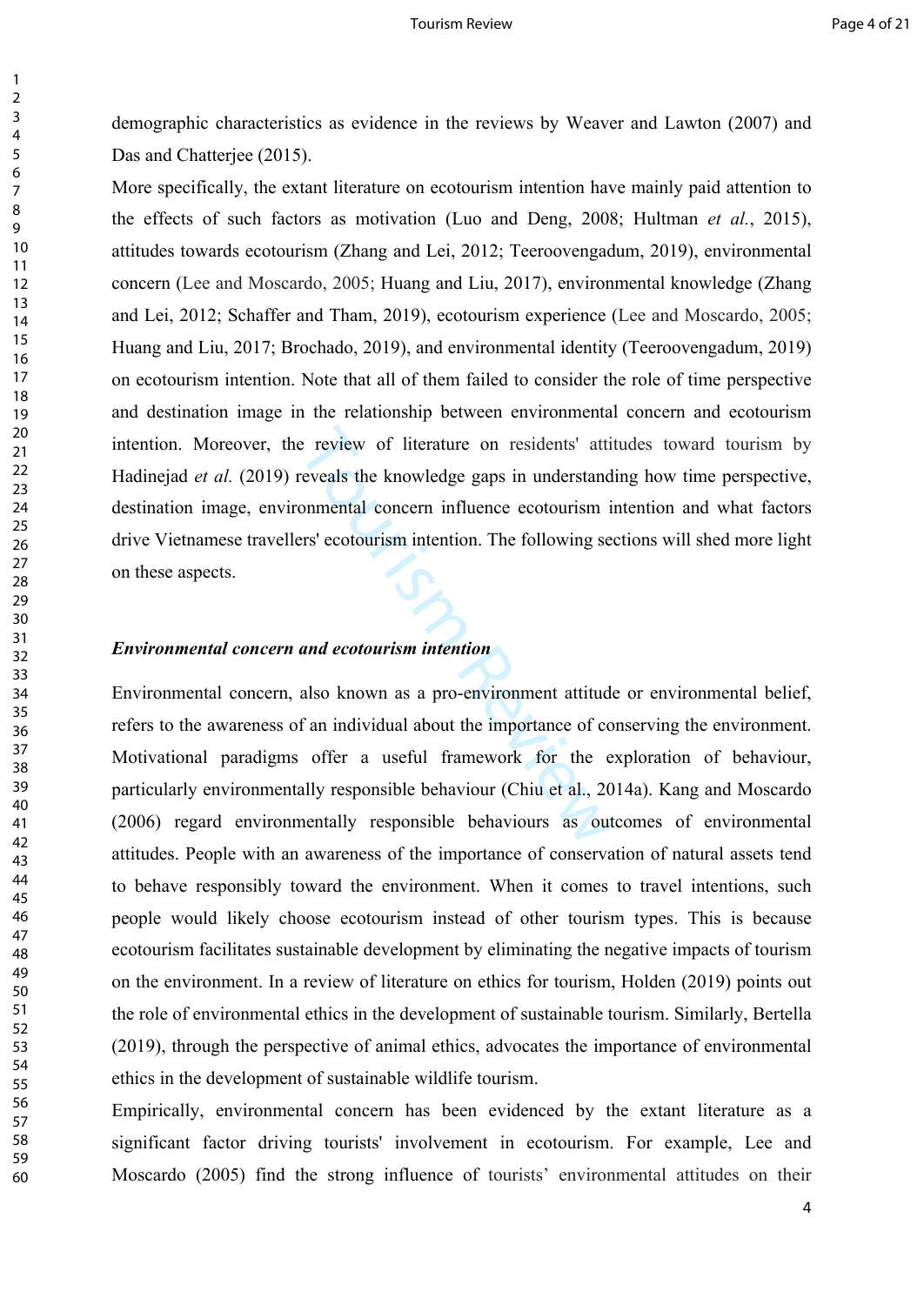$\mathbf{1}$  $\overline{2}$  $\overline{3}$ 

#### Page 5 of 21 Tourism Review

intentions to go to ecotourism resorts. Han *et al.* (2010) report the positive relationship between environmental awareness and intention to visit a green hotel. Chiu *et al*. (2014b) suggest travellers' environmental awareness and corresponding environmentally responsible behaviour are crucial conditions for ecotourism. Hultman *et al.* (2015) show that environmental belief significantly influences tourists' intention to visit an ecotourism destination. In line with the extant literature, this study anticipates that individuals with environment concern are likely to opt for ecotourism. Thus, it is proposed:

*H1. Environmental concern is positively related to ecotourism intention.*

#### *Future time perspective, environmental concern, and ecotourism intention*

to the degree of emphasis that a perso<br>ne (Gibson *et al.*, 2007). Following Milfo<br>as an individual's view about the impor<br>if people tend to highly regard and to be pr<br>if *et al.*, 2012). Those with present time-on<br>ad to Time perspective refers to the degree of emphasis that a person places on the past, the present, or the future time (Gibson *et al*., 2007). Following Milfont *et al.* (2012), this study defines time perspective as an individual's view about the importance of past, present and future time. Past-oriented people tend to highly regard and to be proactive in the reflection of past experiences (Milfont *et al*., 2012). Those with present time-oriented perspective tend to emphasise the present and to form goals and apply behavioural needs immediately, whereas those with future-oriented perspective tend to focus on planning and achieve long-term goals (Lu *et al*., 2016). Drawing on Lewin's (1951) seminal work, some research has examined the influence of time perspective on pro-environmental attitudes and behaviours (e.g., Strathman *et al.*, 1994; Doran *et al*., 2017); showing that future-oriented people tend to care more about the environment and act to address environmental issues than present-oriented individuals.

Indeed, environmental issues entail a trade-off between one's self-interest in the present and the interests of other people in the future (Milfont *et al*., 2012). When people care about the future, the likelihood of them thinking about the future generation increases and accordingly would not want to see the future generations suffer from the overexploited environment. Consequently, future-oriented people are more likely to concern about environmental issues. Milfont and Gouveia (2006) provide empirical evidence that environmental preservation is positively correlated with future orientations. In a meta-analysis of the effect of time perspective on pro-environmental attitudes and behaviours, Milfont *et al.* (2012) report that future time perspective plays a significant role in shaping individuals' attitudes and behaviours towards the environment. Doran *et al.* (2017) also find that future time perspective is positively linked to environmental activism. Hence, it is reasonable to expect that an individual with a future time perspective would have a higher awareness of environment protection. Accordingly, this study hypothesises that: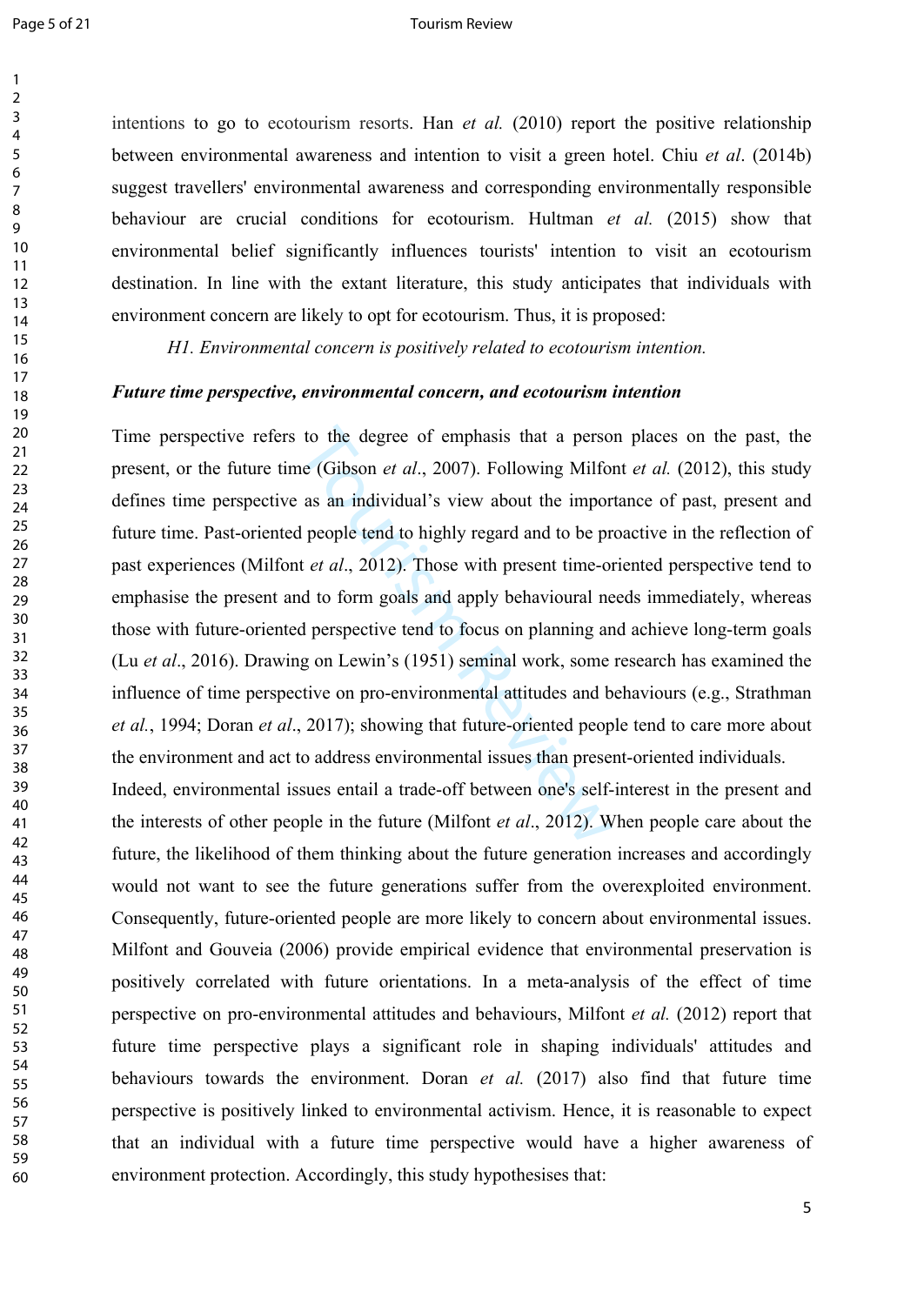#### *H2. Future time perspective is positively correlated to environmental concern.*

probably care inference about the environment<br>nvironment. Therefore, future-oriented peers the natural environment and avoid<br>it comes to a travel decision, the likeli<br>s less negative impacts on the environm<br>Thus, when cons Time perspective has rarely been investigated in ecotourism literature. However, previous literature on environmental behaviours (e.g Milfont and Gouveia, 2006) suggests the link between an individual's future time orientation and pro-environmental behaviours. Recent tourism literature also indicates the role of time perspective in travel intention. For instance, Lu *et al.* (2016), a study examining the effect of time perspective on the travel intention of Chinese senior travellers; and Doran *et al.* (2017), research evaluating the impact of time perspective on sustainable travel intention of tourists from 51 countries in the UK; both signal the importance of time perspective within tourism literature. As argued earlier, people with future time perspectives probably care more about the environment and accordingly behave responsibly toward the environment. Therefore, future-oriented people are likely to consume in a way that preserves the natural environment and avoid environmental unfriendly products/services. When it comes to a travel decision, the likelihood of them selecting a tourism product that has less negative impacts on the environment increases. Ecotourism provides such a product. Thus, when considering a tourism product, future-oriented people tend to choose ecotourism. Accordingly, this study proposes:

*H3. Future time perspective is positively associated with ecotourism intention.*

#### *Eco-destination image, environment concern and ecotourism intention*

Destination image can be understood as the overall awareness or the total impressions of individual of a place (Phelps, 1986). Destination image plays a key role in travel decisions. It influences the decision-making process relating to choices of destinations and also conditions the after-decision-making behaviours including participation, evaluation and future behavioural intentions (Chen and Tsai, 2007). When a traveller has a positive image of a location, the possibility they visit that location increases. Extant empirical studies (e.g Chen and Tsai, 2007; Chiu *et al*., 2014b; and Huang and Liu, 2017) report the positive effect of destination image on travel intention. In sum, if an eco-destination looks appealing to a tourist, the chance of them travelling to the eco-destination becomes greater. Hence, this study posits that:

#### *H4. Eco-destination image is positively associated with ecotourism intention.*

Although individuals' environmental attitudes are original inclinations, they can be affected by other factors. Hines, Hungerford and Tomera (1987), in their literature review, report that environmentally responsible behaviours are associated with knowledge of issues which can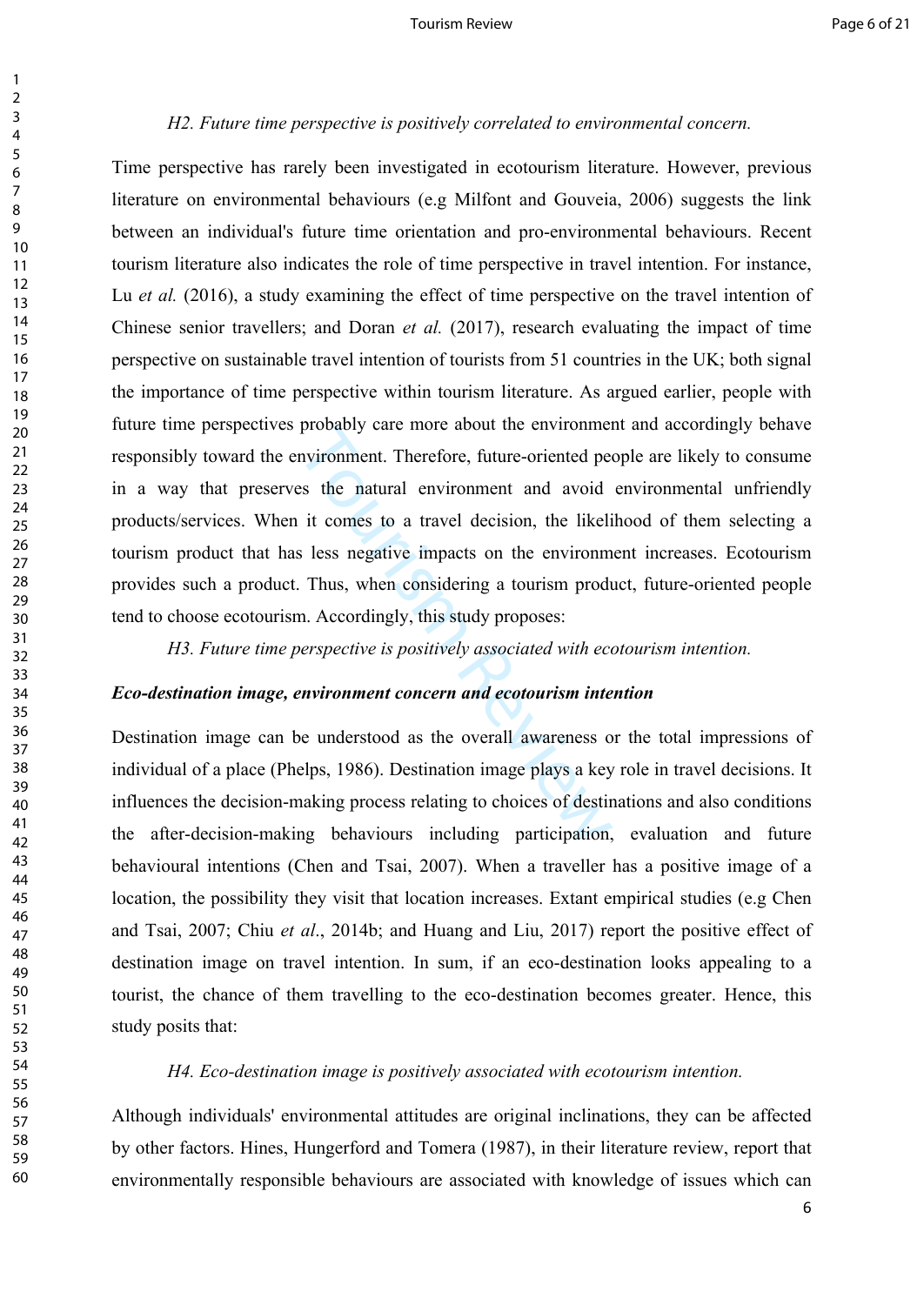$\mathbf{1}$ 

#### Page 7 of 21 Tourism Review

arise from such factors as education and experiences. For instance, positive feelings obtained through experiences in the natural environment can stimulate pro-environmental orientation (Orams, 1995). Likewise, the condition of the physical surroundings can influence customer cognitions and emotions toward the environment. Puhakka (2011) suggests that environmentally responsible behaviour results when tourists recognize the impact of their actions on the environment. The image of the eco-destination can create more respect for the environment and finally be reflected in tourists' environmentally responsible behaviour (Chiu *et al.*, 2014b). The image of environmentally overexploited destination may also engender the demand for conserving the environment. To sum up, the eco-destination image can induce travellers' environmental concern. Therefore, this study proposes:

*H5. Eco-destination image is positively associated with environment concern* 

The conceptual model is presented in Figure 1.

*(Insert Figure 1 here)*

# **Methodology**

#### *Measures*

Figure 1 is positively associated with environment<br>presented in Figure 1.<br>(Insert Figure 1 here)<br>were developed based on previous resear<br>rn, this study adopts four items all used in ine<br>perspective construct was measured The measurement scales were developed based on previous research. In particular, to proxy the environmental concern, this study adopts four items all used in Han *et al.* (2010) and Chiu *et al.* (2014a). Future time perspective construct was measured by five items all used in Lu *et al.* (2016) and Doran *et al.* (2017). Eco- destination image was measured by 05 items all employed by Chiu *et al.* (2014b) and Sharma and Nayak (2018). Ecotourism intention was measured by four items all utilized in Hultman *et al.* (2015), Huang and Liu (2017) and Teeroovengadum (2019). All items are measured by five-point Likert scales, ranging from 1 totally disagree and 5 – totally agree to represent the level of agreement to each measurement. The questionnaire was translated from English into Vietnamese by two researchers who were fluent in both English and Vietnamese. The details of measurement items are shown in the Appendix.

#### *Sample and data collection*

Participants are identified as visitors at ecotourism sites. They are certainly people who had intentions to visit ecotourism sites. This study used convenience sampling method to develop a research sample due to its feasibility to approach visitors at ecotourism sites. The sample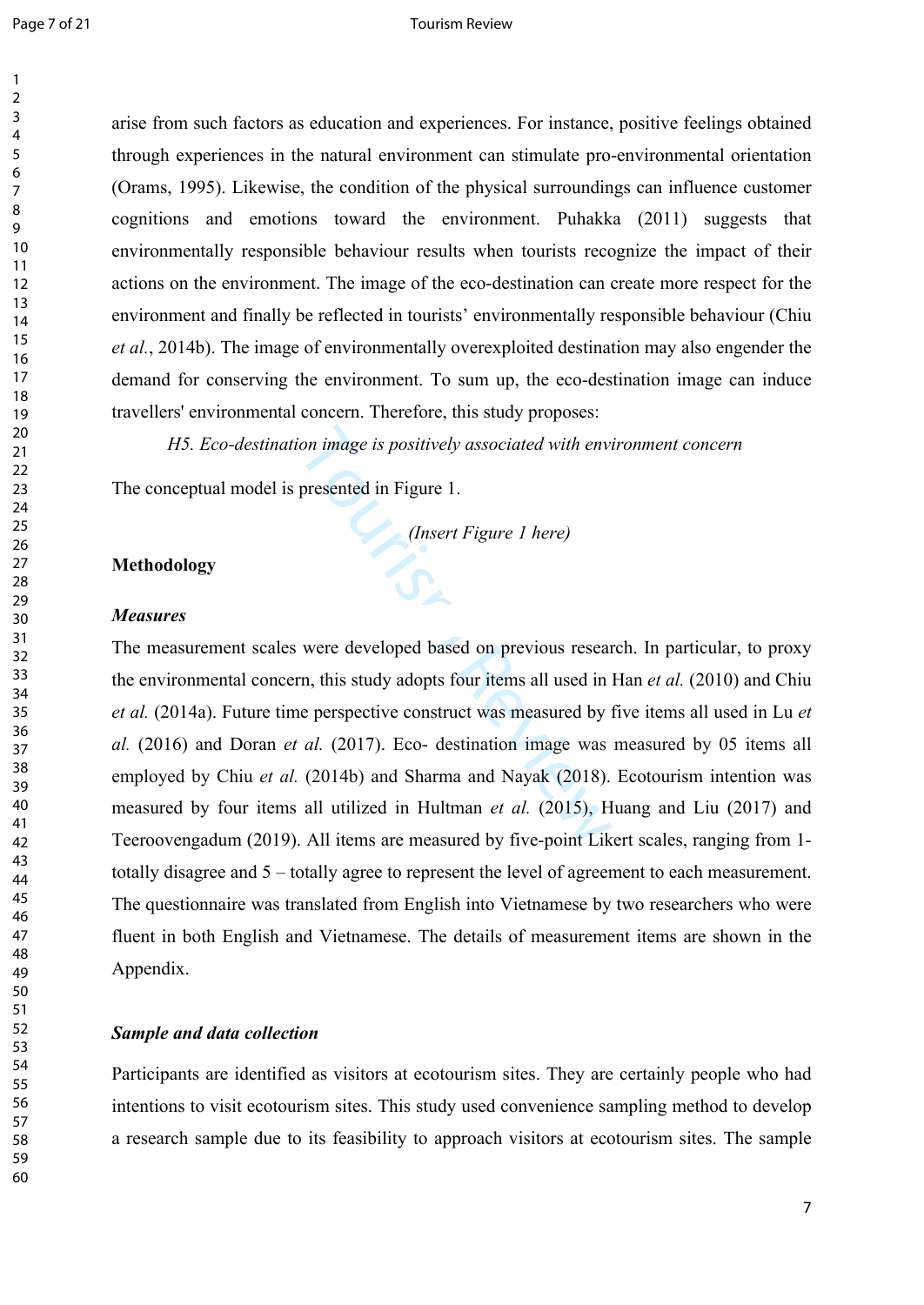size was determined at least 350 observations as per the rule of thumb in multivariate analysis literature.

Before launching the large scale survey, a pilot study was conducted with 25 tourists at Ba Vi National Park in Vietnam to ensure the clarity of the questions. After that, the questionnaire was revised and pretested to 76 people in Hanoi. The result showed that all items of research constructs were adequately reliable and valid (Cronbach's Alpha coefficient of each construct was from 0.75 to 0.85).

The provinces) and Bodan (Boc Trang, ndomly approached tourists in the eight eche survey. 550 people were approached pponse rate of 86.73%. Among the resp l were excluded from the study. The finite 1 presents the demograp Then, the large scale survey was launched from February to May 2019 at eight unique ecotourism destinations in the North (Bavi national park, Lao Cai, Ninh Binh, Quang Ninh), West (Can Tho, Long An provinces) and South (Soc Trang, Phu Quoc provinces) of Vietnam. The authors randomly approached tourists in the eight ecotourism sites and invited them to participate in the survey. 550 people were approached and 447 responses were obtained, yielding a response rate of 86.73%. Among the responses, 16 responses have missing information and were excluded from the study. The final sample consists of 431 valid observations. Table 1 presents the demographics of respondents.

*(Table 1)*

#### *Data analysis method*

Following Hair *et al.* (2005), this study used multivariate analysis method. Since the variables are latent, Confirmatory Factor Analysis (CFA) was employed to validate the measurement scales. Structural Equation Modelling (SEM) was used to test the hypotheses because SEM is a powerful technique for examining relationships among latent variables. AMOS/SPSS 18 was employed for data analysis.

#### **Results**

#### *Measurement model*

To examine the common methods bias problem, the authors employed Harman's one-factor test together with confirmatory factor analysis as per Podsakoff *et al.'s* (2003) guidance. First, exploratory factor analysis was implemented on all the measurement items. There was no single factor neither emerging nor accounting for the majority of the variance. This indicates that no general factor is evident. Next, the authors performed CFA in which all the measurement items were loaded to one construct. The single-factor model had unacceptable fitness indices. All of these results suggest that common method bias is not evident in this research.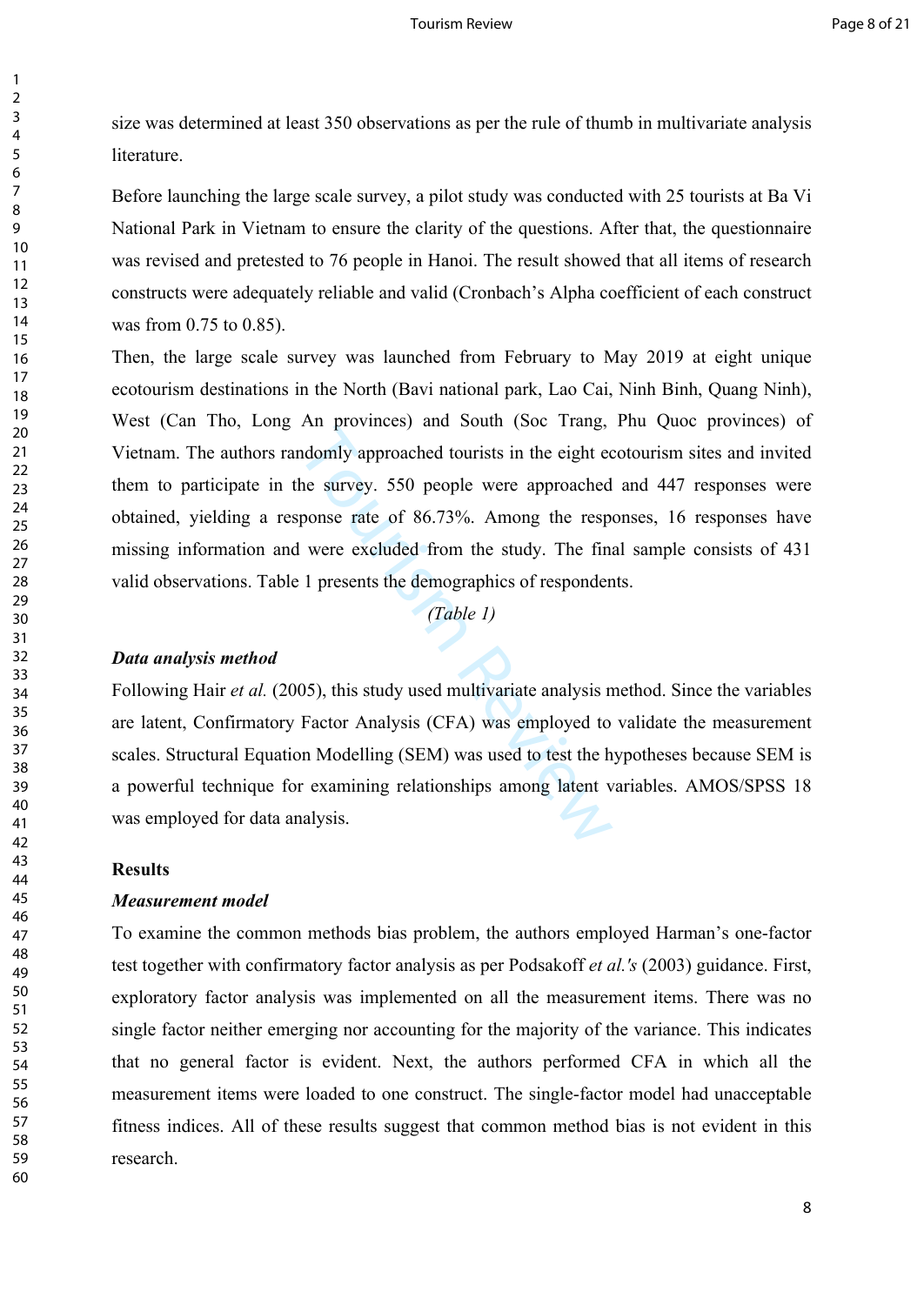$\mathbf{1}$ 

#### Page 9 of 21 Tourism Review

Extracted (AVE) both exceed the 0.5 thr<br>al consistency of the measurement scales<br>alpha coefficients are greater than the 0.7<br>(*Table 2*)<br>trix presented in Table 3 indicates discrimi<br>(*Table 3*)<br>fs<br>analysis results using SE To evaluate the reliability and validity of the measurement scales, the authors run the CFA model whereby each measurement item was allowed to load only on its specified construct and be correlated with one another. Following Hair et al. (2005, p.777), the authors rectified the measurement model by removing the items that have factor loadings below 0.6 and performed CFA again. Table 2 presents a summary of the final measurement model. The overall fitness indices indicate a good fit for the measurement model (*Chi-square/df = 2.065; CFI* = 0.929; *TLI* = 0.922; *IFI* = 0.930; *RMSEA* = 0.050). All items significantly load on their respective factor  $(p<.001)$  with ranges from 0.617 to 0.886. All factors have high composite reliability (from 0.786 to 0.884), higher than the 0.70 benchmarks (Hair *et al.*, 2005). Convergent validity is also evident because standardized loading for each of the items and the average variance extracted (AVE) both exceed the 0.5 thresholds suggested by Hair *et al.* (2005). The internal consistency of the measurement scales is considered satisfactory since all the Cronbach's alpha coefficients are greater than the 0.7 benchmarks suggested by Hair *et al.* (2005).

# *(Table 2)*

Discriminant validity matrix presented in Table 3 indicates discriminant validity.

# *(Table 3)*

#### *Hypothesis testing results*

Table 4 reports the path analysis results using SEM on the whole sample. As can be seen from Table 4, the baseline model has a good fit and the hypothesized relationships are all statically significant and positive. Therefore, all of the hypotheses proposed in this study are accepted.

#### *(Table 4)*

The direct and indirect effects of all variables on ecotourism intention are shown in Table 5. Both future time perspective and eco-destination image have significant direct effects on ecotourism intention and their indirect impacts on ecotourism intention transferred via environmental concern are also significant. The total effect of future time perspective on ecotourism intention (sum of direct and indirect effect through environment concern) is 0.41. Similarly, the total effect of eco-destination image on ecotourism intention is 0.305. Meanwhile, the total effect of environment concern on ecotourism is 0.187 which is lowest among the three predictors.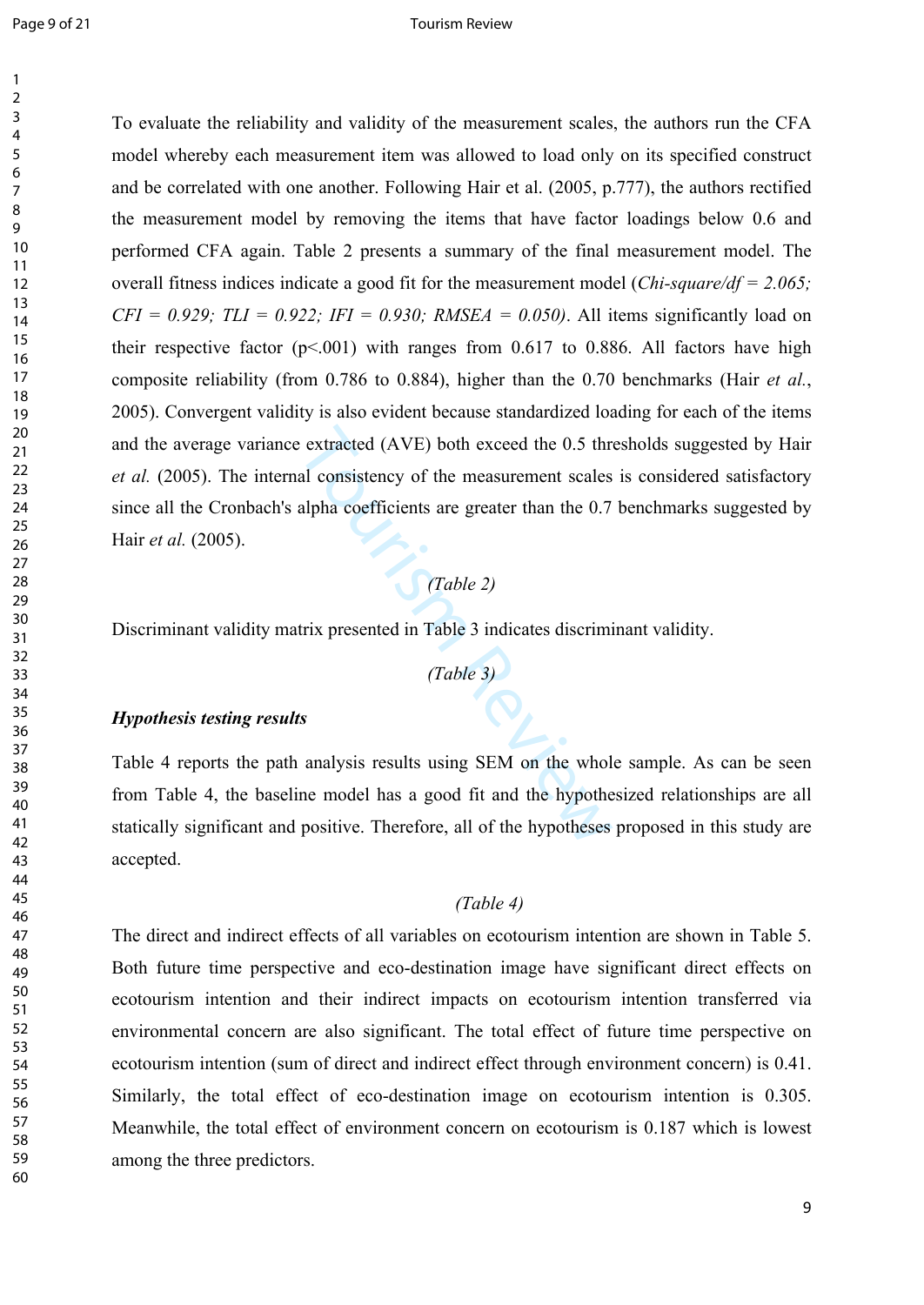#### *(Table 5)*

#### *Robustness check*

For robustness check, the authors used SEM with a sub-sample of 308 observations randomly picked up from the whole sample and reported the results in Table 6. The SEM results presented in Table 6 are consistent with the results reported in Table 4, suggesting that our findings are robust.

*(Table 6)*

#### **Discussion and Conclusion**

all intertion to visit an eco-destination. Revealing the red intention to visit an eco-destination. Reviewed the examination, either environment ide concern in this study; all find positive a intention. This finding contr The finding into the significant impact of environmental concern on ecotourism intention is consistent with previous research which investigates the relationship between proenvironment attitude and intention to visit an eco-destination. Regardless which aspect of pro-environment attitude under examination, either environment belief in Han *et al.* (2010), environment attitude in Hultman *et al.* (2015), environment identity in Teeroovengadum (2019) or environment concern in this study; all find positive associations between these factors and ecotourism intention. This finding contributes to the current movement in the tourism literature which calls for a shift to environmental ethics as a critical driving factor for sustainable tourism. Specifically, by providing an improved understanding about the role of individuals' environmental concern in their ecotourism travel decision, our finding advocates the view put forward by Bertella (2019) about the importance of environmental ethics in the development of sustainable wildlife tourism. Indeed, individuals' environmental ethics is an abstract concept which is reflected by their environmental concern for which this study confirms as a critical factor contributing to ecotourism intention. Similarly, it can be said that this finding supports the view by Holden (2019) presented in his systematic review that advocates the role of environmental ethics and the need for environmental ethics education in tourism.

It is also found in this work that future time perspective has a significant impact on ecotourism intention. This finding is novel and unique since the role of time perspective has yet been developed in the extant literature. This finding highlights new thinking to consider time perspective theory in ecotourism research. It is worth noting that the finding of significant effect of future time perspective on environmental concern which in turn significantly influences ecotourism intention supports the view put forward by studies on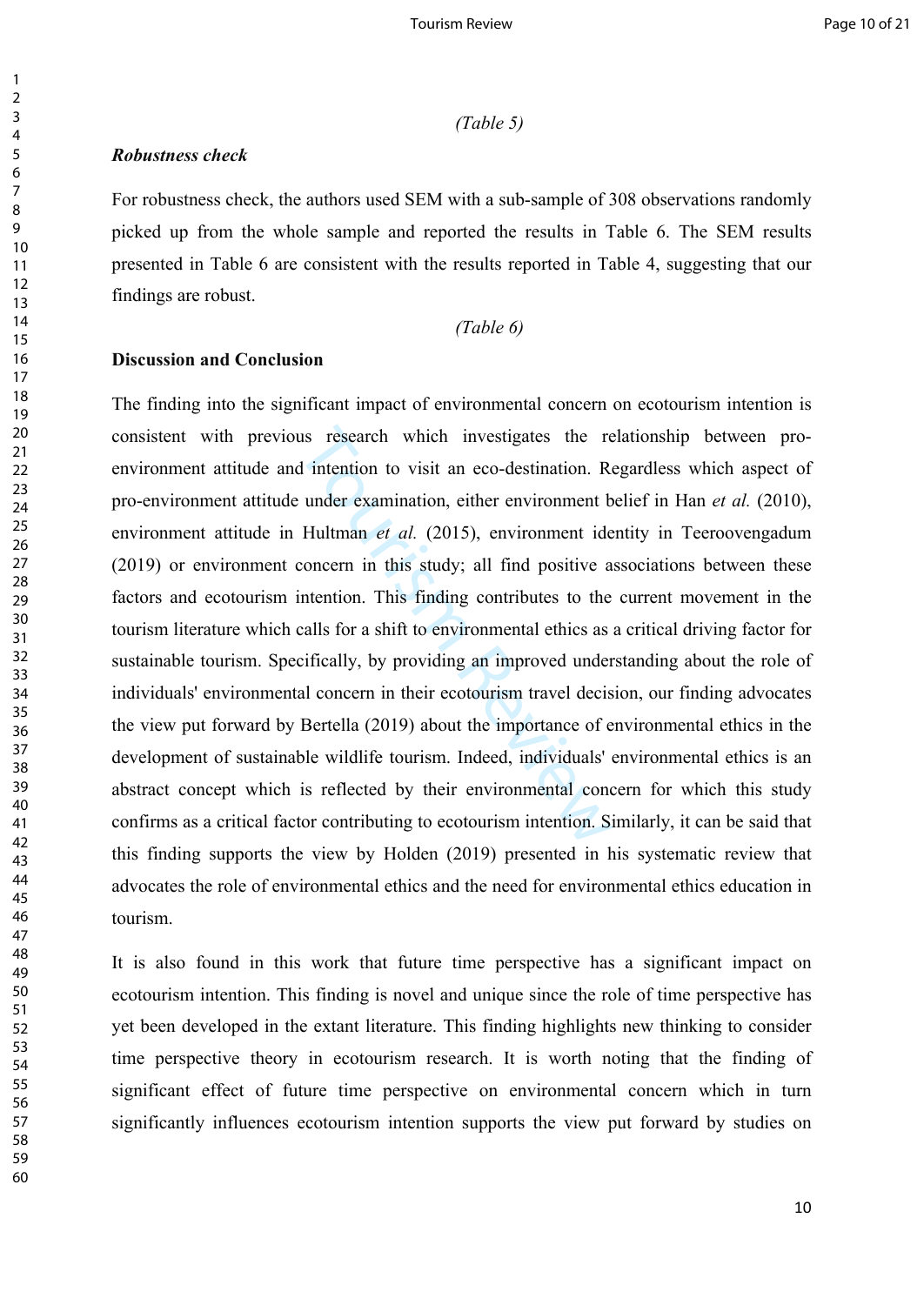$\mathbf{1}$ 

#### Page 11 of 21 Tourism Review

60

environmental issues (i.e Strathman *et al.,* 1994, Milfont *et al.*, 2012) that future-oriented people tend to concern more about the environment and act to address environmental issues.

Regarding the evidence about the significant effect of eco-destination image on eco-tourism intention, this finding is in line with Chen and Tsai (2007), Chiu *et al.* (2014b), and Huang and Liu (2017). Although these studies do not specifically examine the link between ecodestination image and ecotourism intention, this study's finding, similar to theirs, confirms that destination image plays a significant role in travel decision making. However, different from the previous studies; this study's finding provides more insight into the role of ecodestination image. In particular, the path of ''eco-destination image-environment concernecotourism intention'' appears evident in this study. Eco-destination image influences the travel decision-making process and also contributes to the development of tourists' positive attitude toward the environment which in turn strengthens their choice of eco-tourism. Hence, endeavours to build or improve the eco-image of a destination facilitate the development of sustainable tourism.

process and also contributes to the development which in turn strengthens their chomprove the eco-image of a destination factom<br>the eco-image of a destination factom-<br>fetul managerial implications, contributin<br>economies. D This study provides useful managerial implications, contributing to the development of ecotourism in emerging economies. Due to the economic growth, an emerging country like Vietnam has experienced a boom in tourism which, without appropriate management policy, could lead to over-exploitation of nature and a bad influence on the environment. For the development of ecotourism in such a country, maintaining and improving the environmental friendly images of tourism locations are of great importance. To do this, this study suggests policymakers in an emerging economy like Vietnam employ efficient regulations on protecting the natural environment in tourism locations while tourism providers and marketers should invest in building eco-image of travel locations. This study also recommends public organisations to encourage greater awareness of the importance of environmental protection through education, propaganda and media as this will foster the demand for ecotourism. As an example, primary schools can incorporate in their training programmes the content about the importance of environment protection. Finally, this study advises tourism marketers to develop marketing materials emphasising future time perspective and eco-destination images if they wish to promote ecotourism. For instance, marketers can develop travel blogs to discuss their eco-trips, experience and advice to their followers. Such blogs can comprise of the content including things to see with nice images of the natural beauty of ecotourism destinations, things to eat with discussion on the long-term benefit of having organic food offered in the ecotourism locations and the reason to visit eco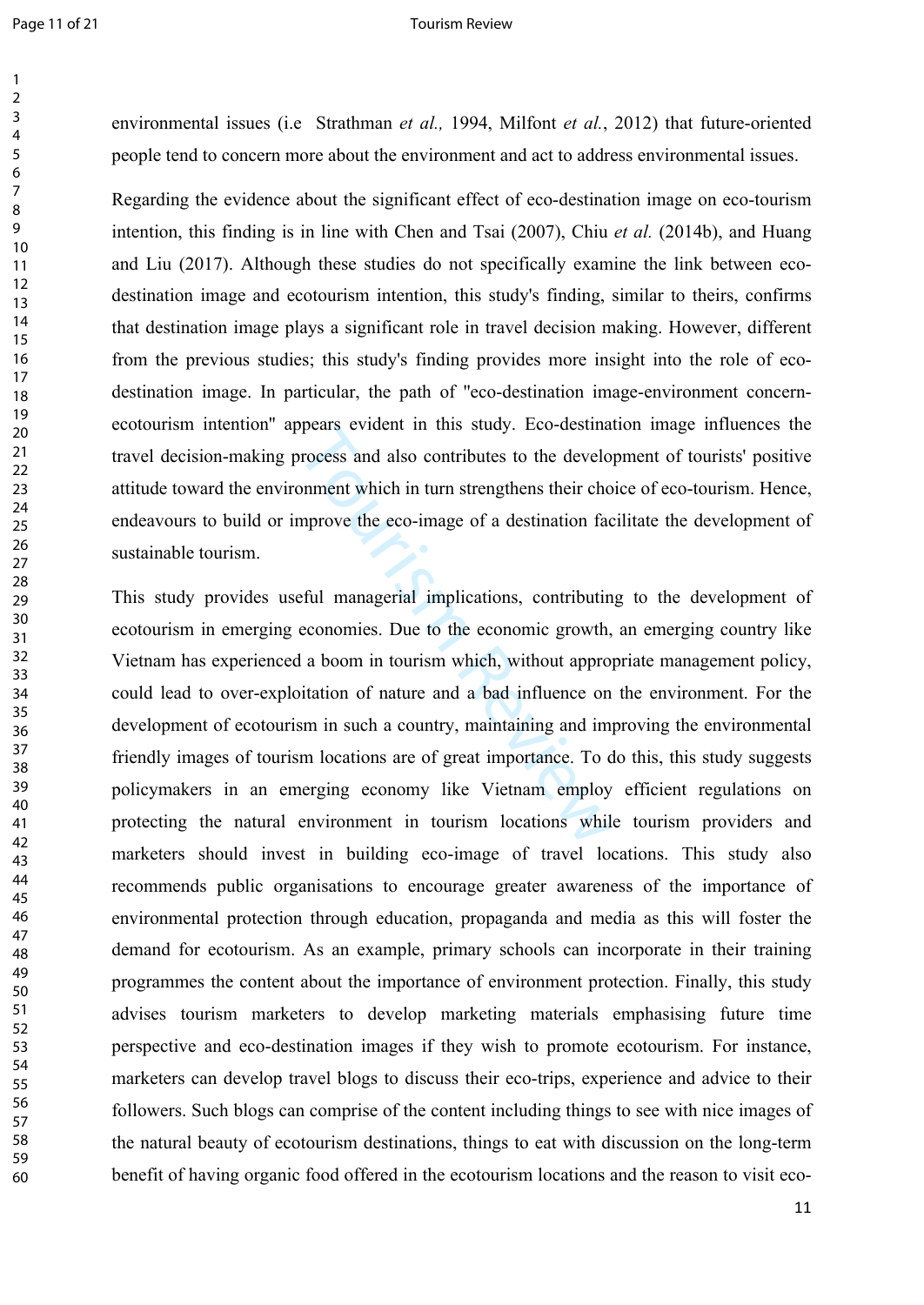destinations, for instance, showing the long-term benefit of protecting the natural environment of tourism destinations.

This study may be limited by the adopted data collection method. This study uses a crosssectional dataset that limits the work for causal inference. Also, this research is limited to the context of Vietnamese travellers. This study encourages additional studies using data collected in other countries.

#### **Acknowledgement**

The authors thank the anonymous referees and Prof Dimitrios Buhalis, the Editor-in-Chief

for their useful suggestions.

#### **References**

Bertella, G. (2019), "Sustainability in wildlife tourism: challenging the assumptions and imagining alternatives", *Tourism Review*, Vol. 74 No. 2, pp.246-255.

ns.<br>
Instainability in wildlife tourism: challeng<br> *Tourism Review*, Vol. 74 No. 2, pp.246-25.<br>
<br>
Durism from a conceptual perspective, are<br>
International Journal of Tourism Researc<br>
Nature-based experiences in tree houses Bjork, P. (2000), "Ecotourism from a conceptual perspective, an extended definition of a unique tourism form*", International Journal of Tourism Research*, Vol. 2 No. 3, pp. 189- 202.

Brochado, A (2019), "Nature-based experiences in tree houses: guests' online reviews", *Tourism Review*, Vol 74 No 3, pp.310-326.

Chen, C. F. and Tsai, D. (2007), "How destination image and evaluative factors affect behavioural intentions?", *Tourism Management*, Vol. 28 No *.*4, pp. 1115-1122.

Chiu, Y. T. H., Lee, W. I. and Chen, T. H. (2014a), "Environmentally responsible behaviour in ecotourism: Antecedents and implications", *Tourism Management*, Vol. 40, pp. 321-329.

Chiu, Y.T.H., Lee, W.I. and Chen, T.H. (2014b), "Environmentally responsible behaviour in ecotourism: Exploring the role of destination image and value perception", *Asia Pacific Journal of Tourism Research*, Vol. 19 No. 8, pp. 876-889.

Das, M. and Chatterjee, B. (2015), "Ecotourism: A panacea or a predicament?", *Tourism Management Perspectives*, Vol. 14, pp. 3-16.

Doran, R., Hanss, D. and Larsen, S. (2017), "Intentions to make sustainable tourism choices: Do value orientations, time perspective, and efficacy beliefs explain individual differences?", *Scandinavian Journal of Hospitality and Tourism,* Vol. 17 No. 3, pp. 223-238.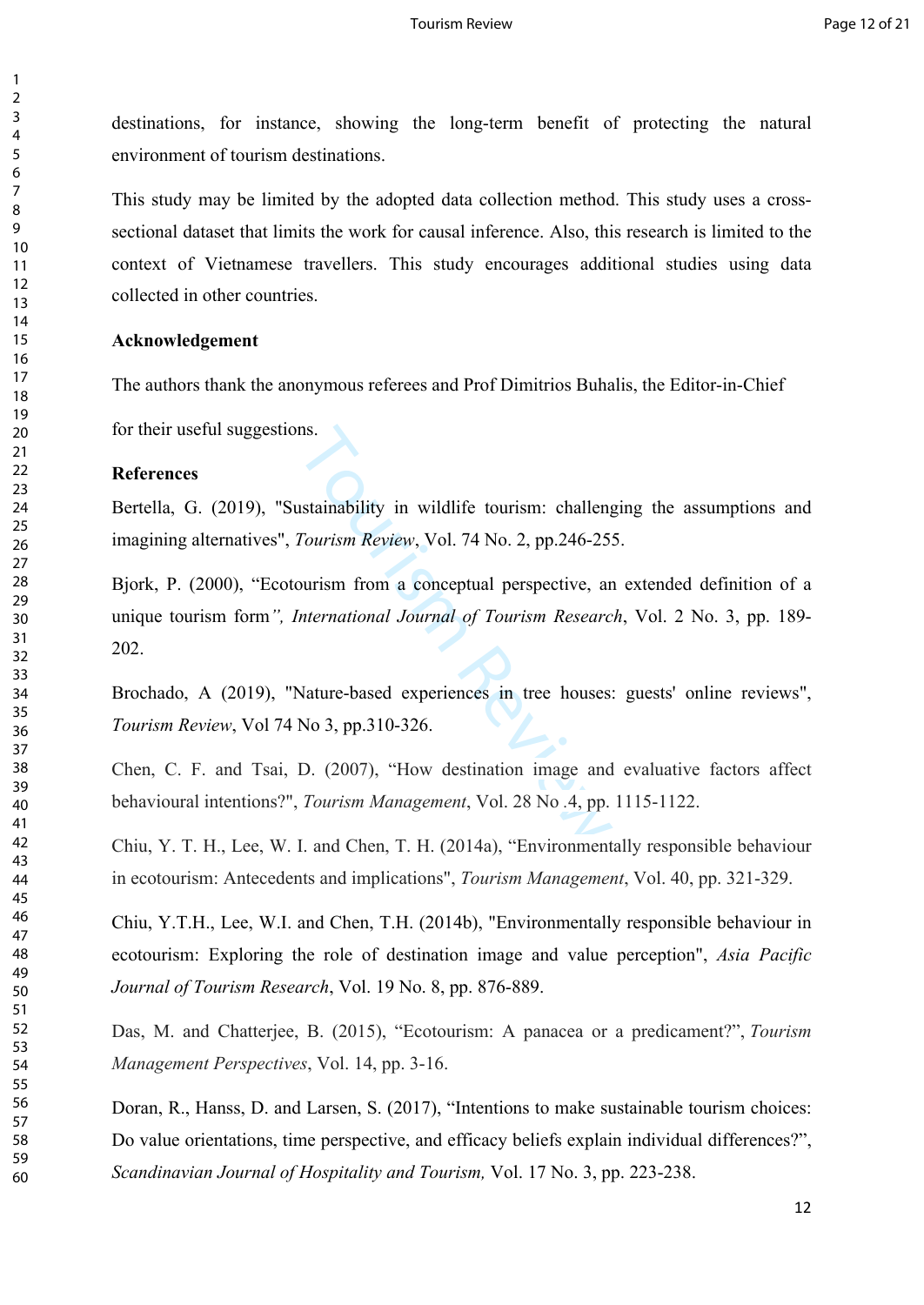$\mathbf{1}$  $\overline{2}$  $\overline{3}$ 

Gibson, C. B., Waller, M. J., Carpenter, M. A. and Conte, J. M. (2007), "Antecedents, consequences, and moderators of time perspective heterogeneity for knowledge management in MNO teams", *Journal of Organizational Behavior*, Vol. 28 No. 8, pp. 1005-1034.

Hadinejad, A., Moyle, B. D., Scott, N., Kralj, A. and Nunkoo, R. (2019), "Residents' attitudes to tourism: a review", *Tourism Review*, Vol. 74 No. 2, pp. 150-165.

Hair, J. F., Black, W. C., Babin, B. J., Anderson, R. E. and Tatham, R. (2005), *Multivariate data analysis,* Pearson, London.

Han, H., Hsu, L. T. and Sheu, C. (2010), "Application of the theory of planned behaviour to green hotel choice: Testing the effect of environmentally friendly activities", *Tourism Management,* Vol. 31, pp. 325–334.

on H. R. and Tomera, A. N. (1987), "2<br>
ole environmental behaviour: A met<br>
n, Vol. 18, pp. 1–8.<br>
ironmental ethics for tourism-the state of<br>
103.<br>
C.-H.S. (2017), "Moderating and mediatin<br>
m experience for revisit intenti Hines, J. M., Hungerford, H. R. and Tomera, A. N. (1987), "Analysis and synthesis of research on responsible environmental behaviour: A meta-analysis", *Journal of Environmental Education*, Vol. 18, pp. 1–8.

Holden, A (2019), "Environmental ethics for tourism-the state of the art", *Tourism Review*, VoL. 74 No. 3, pp. 694-703.

Huang, Y.-C. and Liu, C.-H.S. (2017), "Moderating and mediating roles of environmental concern and ecotourism experience for revisit intention", *International Journal of Contemporary Hospitality Management*, Vol. 29 No. 7, pp. 1854-1872.

Kang, M. and Moscardo, G. (2006), "Exploring cross-cultural differences in attitudes towards responsible tourist behaviour: A comparison of Korean, British and Australian tourists", *Asia Pacific Journal of Tourism Research*, Vol. 11 No. 4, pp. 303-320.

Hultman, M., Kazeminia, A. and Ghasemi, V. (2015), "Intention to visit and willingness to pay a premium for ecotourism: The impact of attitude, materialism, and motivation", *Journal of Business Research,* Vol. 68 No. 9, pp. 1854-1861.

Lee, W. H. and Moscardo, G. (2005), "Understanding the impact of ecotourism resort experiences on tourists' environmental attitudes and behavioural intentions", *Journal of sustainable tourism*, Vol. 13 No. 6, pp. 546-565.

Lewin, K. (1951), *Field theory in the social sciences: Selected theoretical papers*, Harper, New York.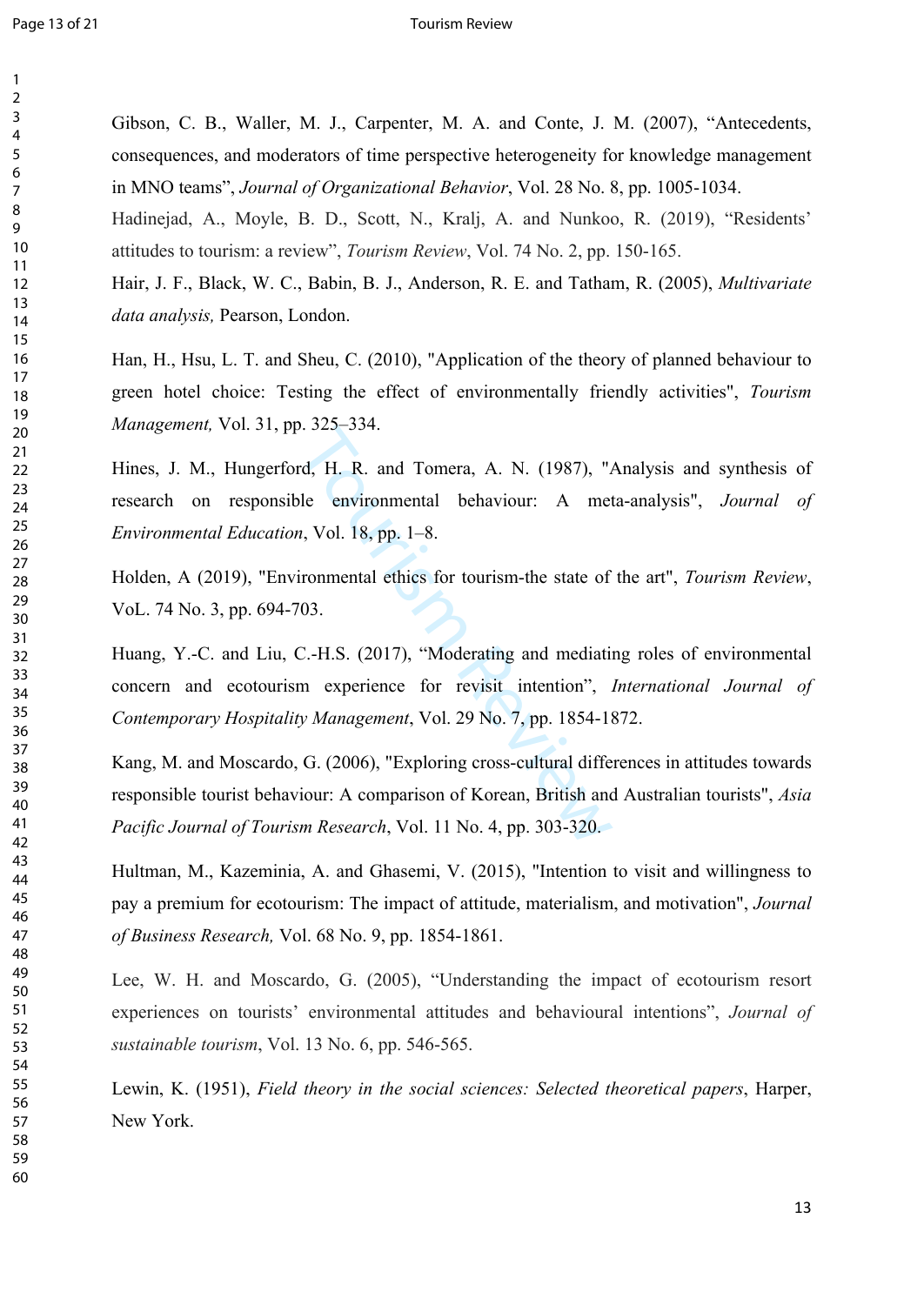Lu, J., Hung, K., Wang, L., Schuett, M.A. and Hu, L. (2016), "Do perceptions of time affect outbound-travel motivations and intention? An investigation among Chinese seniors", *Tourism Management,* Vol. 53, pp. 1-12.

Luo, Y. and Deng, J. (2008), "The New Environmental Paradigm and nature-based tourism motivation", *Journal of Travel Research*, Vol. 46 No. 4, pp.392-402.

Milfont, T. L. and Gouveia, V. V. (2006), "Time perspective and values: An exploratory study of their relations to environmental attitudes", *Journal of environmental psychology*, Vol. 26 No. 1, pp. 72-82

Milfont, T. L., Wilson, J. and Diniz, P. (2012), "Time perspective and environmental engagement: A meta-analysis", *International Journal of Psychology,* Vol. 47 No. 5, pp. 325- 334.

Orams, M. B. (1995), "Towards a more desirable form of ecotourism", *Tourism Management, Vol. 16 No. 1, pp. 3-8.* 

Phelps, A. (1986), "Holiday destination image—the problem of assessment: An example developed in Menorca", *Tourism Management,* Vol. 7 No. 3, pp. 168-180.

Podsakoff, P. M., MacKenzie, S. B., Lee, J. Y. and Podsakoff, N. P. (2003), "Common method biases in behavioural research: A critical review of the literature and recommended remedies", *Journal of Applied Psychology,* Vol. 88 No. 5, pp. 879.

Ilysis", *International Journal of Psycholog*,<br>
Towards a more desirable form on 1, pp. 3-8.<br>
Iday destination image—the problem of<br>
Tourism Management, Vol. 7 No. 3, pp. 16<br>
Xenzie, S. B., Lee, J. Y. and Podsakoff,<br>
oural Puhakka, R. (2011), "Environmental concern and responsibility among nature tourists in Oulanka Pan park. Finland", *Scandinavian Journal of Hospitality and Tourism*, Vol. 11 No.1, pp. 76–96.

Schaffer, V, and Tham, A (2019), "Engaging tourists as citizen scientists in marine tourism", *Tourism Review*, Vol 75 No2, pp.333-346.

Sharma, P. and Nayak, J. K. (2018), "Testing the role of tourists' emotional experiences in predicting destination image, satisfaction, and behavioural intentions: A case of wellness tourism", *Tourism Management Perspectives,* Vol. 28, pp. 41-52.

Strathman, A., Gleicher, F., Boninger, D. S. and Edwards, C. S. (1994), "The consideration of future consequences: Weighing immediate and distant outcomes of behaviour", *Journal of Personality and Social Psychology,* Vol. 66 No. 4, pp. 742-752.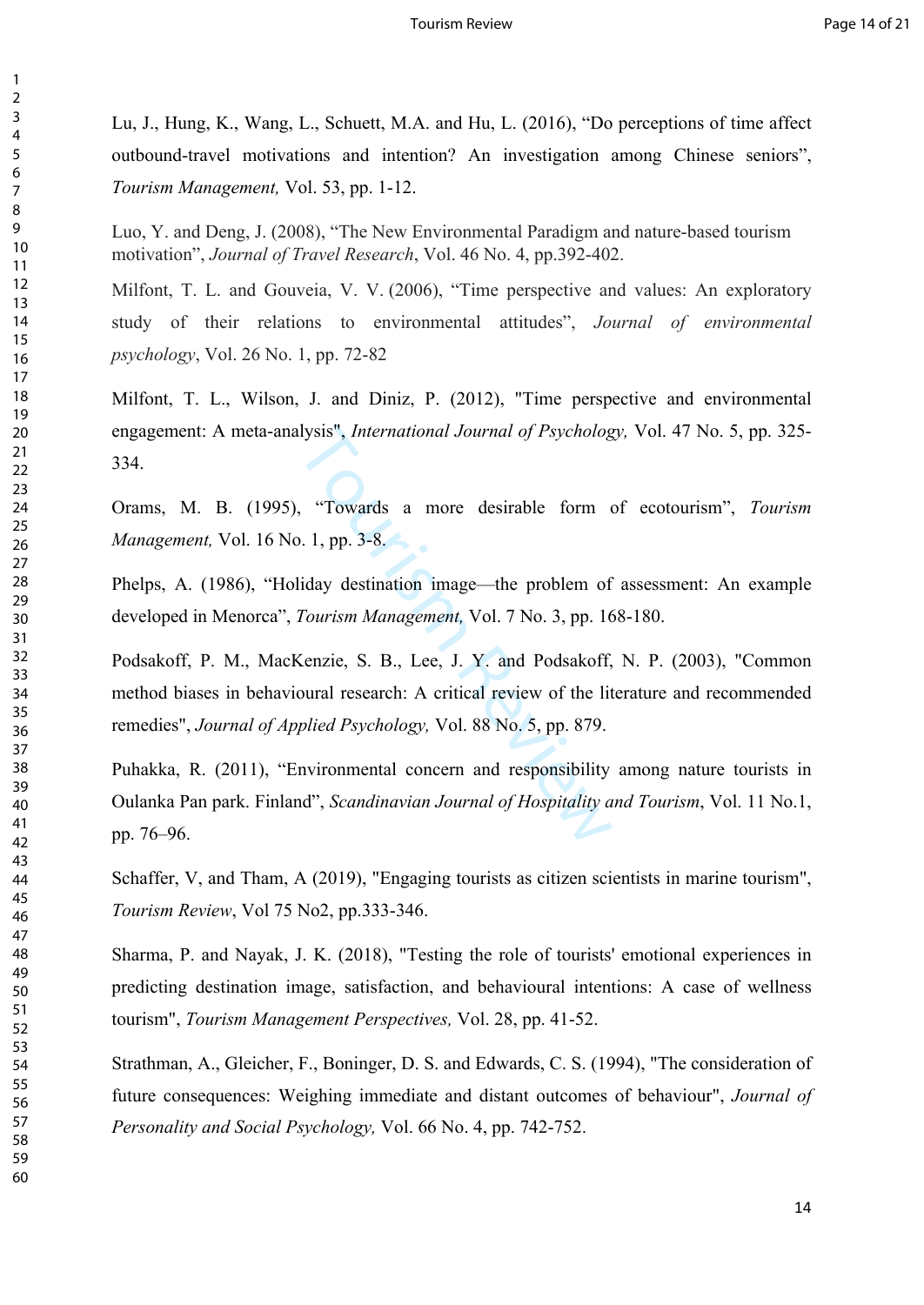$\mathbf{1}$ 

Teeroovengadum, V. (2019), "Environmental identity and ecotourism behaviours: An examination of the direct and indirect effects", *Tourism Review,* Vol. 74 No. 2, pp. 280-292.

Weaver, D. B. and Lawton, L. J. (2007), "Twenty years on: The state of contemporary ecotourism research", *Tourism Management,* Vol. 28 No. 5, pp. 1168-1179.

World Bank (2019), "Recent Economic Developments of Vietnam Special Focus: Vietnam's Tourism Developments *"*, available at:

[http://documents.worldbank.org/curated/en/821801561652657954/pdf/Taking-Stock-Recent-](http://documents.worldbank.org/curated/en/821801561652657954/pdf/Taking-Stock-Recent-Economic-Developments-of-Vietnam-Special-Focus-Vietnams-Tourism-Developments-Stepping-Back-from-the-Tipping-Point-Vietnams-Tourism-Trends-Challenges-and-Policy-Priorities.pdf)[Economic-Developments-of-Vietnam-Special-Focus-Vietnams-Tourism-Developments-](http://documents.worldbank.org/curated/en/821801561652657954/pdf/Taking-Stock-Recent-Economic-Developments-of-Vietnam-Special-Focus-Vietnams-Tourism-Developments-Stepping-Back-from-the-Tipping-Point-Vietnams-Tourism-Trends-Challenges-and-Policy-Priorities.pdf)[Stepping-Back-from-the-Tipping-Point-Vietnams-Tourism-Trends-Challenges-and-Policy-](http://documents.worldbank.org/curated/en/821801561652657954/pdf/Taking-Stock-Recent-Economic-Developments-of-Vietnam-Special-Focus-Vietnams-Tourism-Developments-Stepping-Back-from-the-Tipping-Point-Vietnams-Tourism-Trends-Challenges-and-Policy-Priorities.pdf)[Priorities.pdf](http://documents.worldbank.org/curated/en/821801561652657954/pdf/Taking-Stock-Recent-Economic-Developments-of-Vietnam-Special-Focus-Vietnams-Tourism-Developments-Stepping-Back-from-the-Tipping-Point-Vietnams-Tourism-Trends-Challenges-and-Policy-Priorities.pdf) (accessed on 20 November 2019).

World Economic Forum (2017), "The Travel & Tourism Competitiveness Report 2017: Paving the way for a more sustainable and inclusive future", available at:

https://www.weforum.org/reports/the-travel-tourism-competitiveness-report-2017 (Accessed on 28 November 2019)

Lieu Zhang, H. and Lei, S. L. (2012), "A structural model of residents' intention to participate in ecotourism: The case of a wetland community", *Tourism Management*, Vol.33 No. 4, 916- 925.

## **Figure 1: Conceptual Framework**

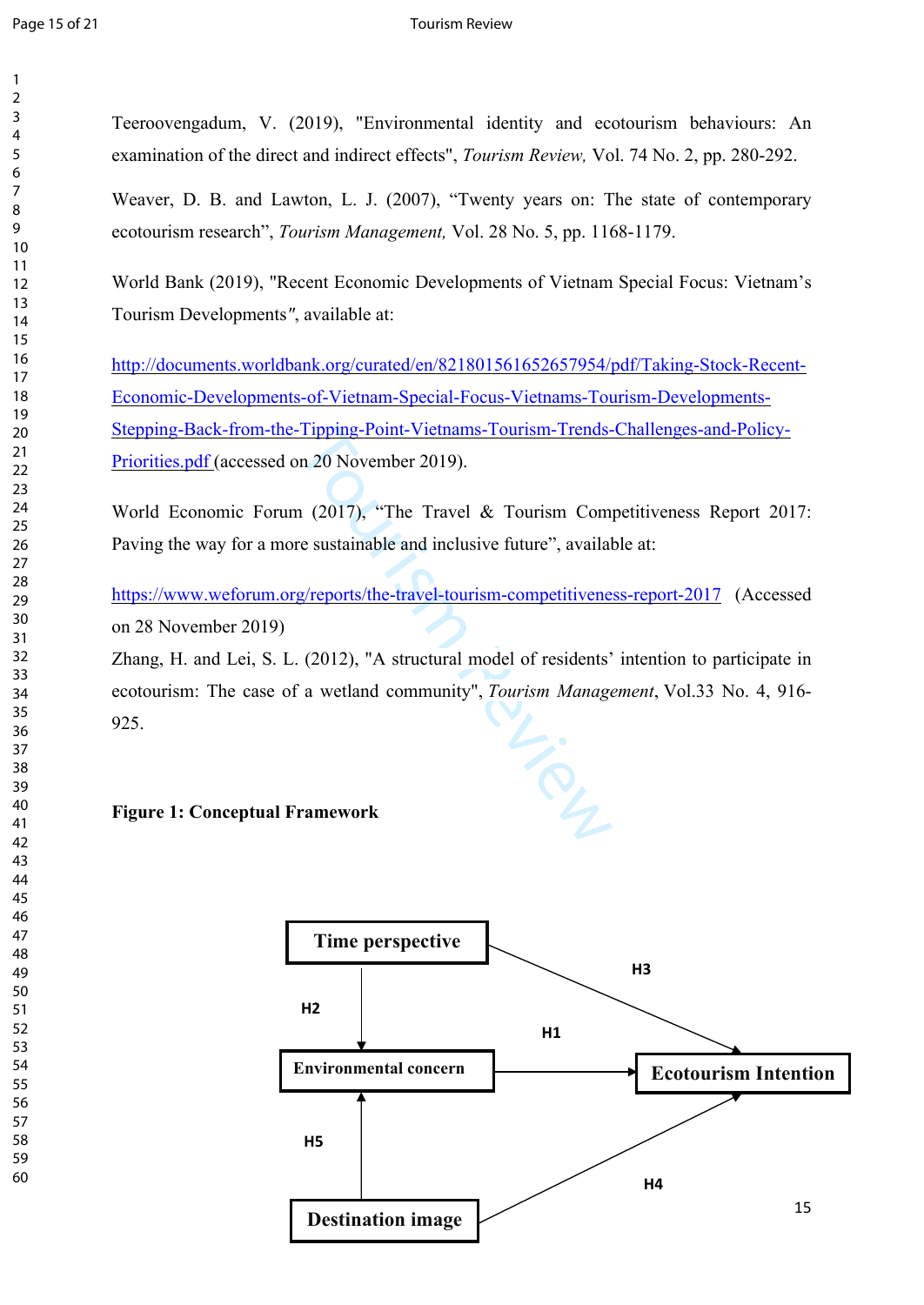# **Table I**

 $\overline{a}$ 

Sample profile

| Demographic                      |                   | Percent of<br>sample |
|----------------------------------|-------------------|----------------------|
| Gender                           | Male              | 39.0                 |
|                                  | Female            | 61.0                 |
| Age                              | Below 20          | 16.4                 |
|                                  | $21 - 30$         | 29.2                 |
|                                  | $31 - 40$         | 29.4                 |
|                                  | $41 - 50$         | 15.9                 |
|                                  | Above 50          | 9.10                 |
| Frequency of travelling per year | Below 2 times     | 42.2                 |
|                                  | 2-4 times         | 44.7                 |
|                                  | 4-6 times         | 10.2                 |
|                                  | Above 6 times     | 2.90                 |
|                                  | Student           | 27.0                 |
|                                  | Staff             | 20.6                 |
|                                  | Government staff  | 25.6                 |
|                                  | <b>Business</b>   | 12.1                 |
| Job                              | Freelance         | 7.90                 |
|                                  | Homemaker/retired | 3.40                 |
|                                  | Other             | 3.40                 |
|                                  | Below 100         | 23.1                 |
|                                  | 100-250           | 24.5                 |
| Average spending per year (USD)  | 250-500           | 23.8                 |
|                                  | 500-1000          | 12.6                 |
|                                  | Above 1000        | 16.0                 |

 $\mathbf{1}$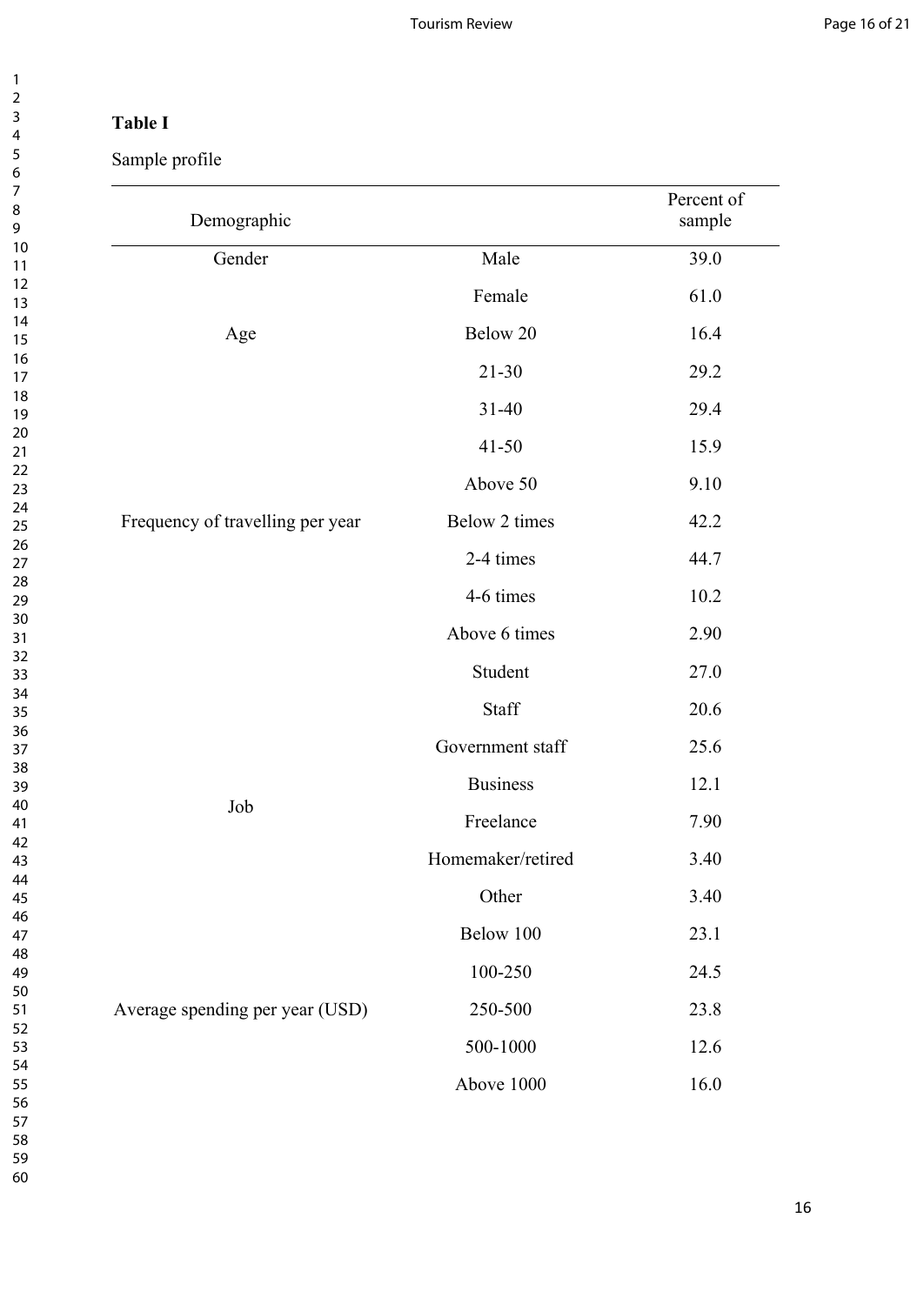$\mathbf{1}$  $\overline{2}$  $\overline{3}$ 

# **Table II**

The reliability and convergent validity of the measurement scales

| Constructs        | Items            | Factor<br>Loading | Cronbach's<br>Alpha | Average<br>variance<br>extracted | Composite<br>Reliability |
|-------------------|------------------|-------------------|---------------------|----------------------------------|--------------------------|
| Environmental     | ENV <sub>2</sub> | .617              | .808                | .55                              | .786                     |
| concern (ENV)     | ENV3             | .765              |                     |                                  |                          |
|                   | ENV4             | .835              |                     |                                  |                          |
| Future time       | TIP1             | .640              | .852                | .54                              | .854                     |
| perspective (TIP) | TIP2             | .784              |                     |                                  |                          |
|                   | TIP3             | .772              |                     |                                  |                          |
|                   | TIP4             | .740              |                     |                                  |                          |
|                   | TIP5             | .734              |                     |                                  |                          |
| Eco-destination   | DIM1             | .886              | .813                | .54                              | .819                     |
| image (DIM)       | DIM <sub>2</sub> | .666              |                     |                                  |                          |
|                   | DIM <sub>3</sub> | .627              |                     |                                  |                          |
|                   | DIM <sub>5</sub> | .722              |                     |                                  |                          |
| Ecotourism        | INT1             | .781              | .883                | .66                              | .884                     |
| intention (INT)   | INT <sub>2</sub> | .780              |                     |                                  |                          |
|                   | INT3             | .858              |                     |                                  |                          |
|                   | INT4             | .820              |                     |                                  |                          |

(*Chi-square/df = 2.584; CFI = .952; TLI = .941; IFI = .952, and RMSEA = .061* )

# **Table III**

Discriminant validity

| <b>Constructs</b>             | DIM   | ENV   | TIP   | INT   |
|-------------------------------|-------|-------|-------|-------|
| Eco-destination image (DIM)   | 0.735 |       |       |       |
| Environmental concern (ENV)   | 0.547 | 0.742 |       |       |
|                               | 0.452 | 0.488 | 0.735 |       |
| Future time perspective (TIP) | 0.440 | 0.446 | 0.507 | 0.812 |
| Ecotourism intention (INT)    |       |       |       |       |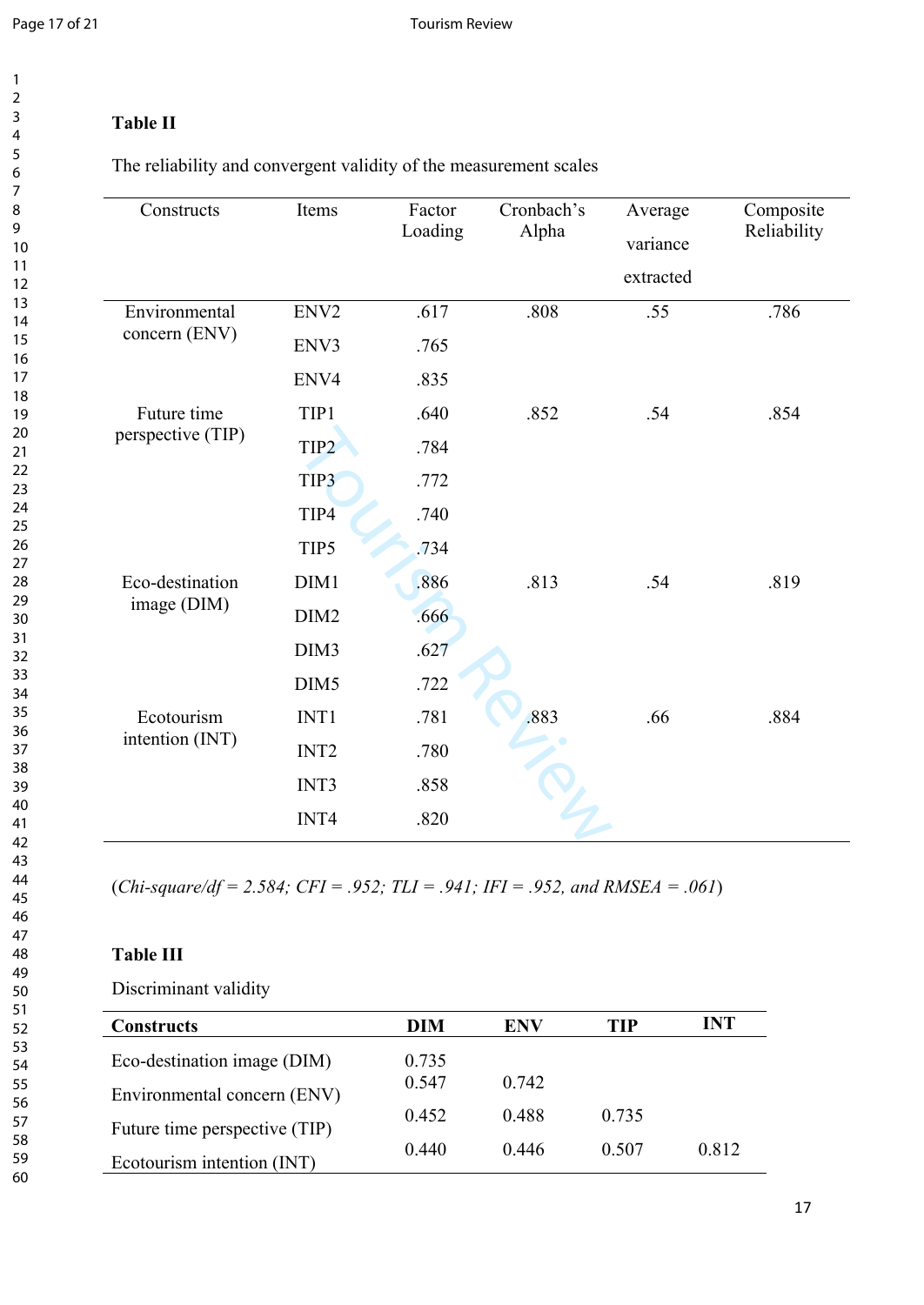## **Table IV**

Path analysis results of the baseline model

| <b>Relationships</b>    |  |                       | <b>Path Coefficient</b> |      |
|-------------------------|--|-----------------------|-------------------------|------|
| Future time perspective |  | Environmental concern | .306                    | ***  |
| Eco-destination image   |  | Environmental concern | .451                    | ***  |
| Future time perspective |  | Ecotourism intention  | .353                    | ***  |
| Eco-destination image   |  | Ecotourism intention  | .221                    | ***  |
| Environmental concern   |  | Ecotourism intention  | .187                    | .005 |

## **Table V**

| Environmental concern<br>⇁                                                           | Ecotourism intention | .18/            | .UUS         |
|--------------------------------------------------------------------------------------|----------------------|-----------------|--------------|
| Chi-square/df = 3.073; CFI= 0.937; TLI= 0.923; IFI = 0.937; GFI= 0.920; RMSEA= 0.069 |                      |                 |              |
|                                                                                      |                      |                 |              |
| <b>Table V</b>                                                                       |                      |                 |              |
| Direct, indirect and total effect coefficients                                       |                      |                 |              |
| Path                                                                                 | Direct effect        | Indirect effect | Total effect |
| Future time perspective $\rightarrow$ Environmental                                  | .306                 | .000            | .306         |
| concern                                                                              |                      |                 |              |
| Eco-destination image $\rightarrow$ Environmental                                    | .451                 | .000            | .451         |
| concern                                                                              |                      |                 |              |
| Future time perspective $\rightarrow$ Ecotourism                                     | 353                  | .057            | .410         |
| intention                                                                            |                      |                 |              |
| Eco-destination image $\rightarrow$ Ecotourism                                       | .221                 | .084            | .305         |
| intention                                                                            |                      |                 |              |
| Environmental concern $\rightarrow$ Ecotourism                                       | .187                 | .000            | .187         |
| intention                                                                            |                      |                 |              |

*Chi-square/df = 3.073; CFI= 0.937; TLI= 0.923; IFI = 0.937; GFI= 0.920; RMSEA= 0.069*

## **Table VI**

Path analysis results of the robustness check model

| <b>Relationships</b>    |  |                       | <b>Path Coefficient</b> |     |
|-------------------------|--|-----------------------|-------------------------|-----|
| Future time perspective |  | Environmental concern | .350                    | *** |
| Eco-destination image   |  | Environmental concern | .469                    | *** |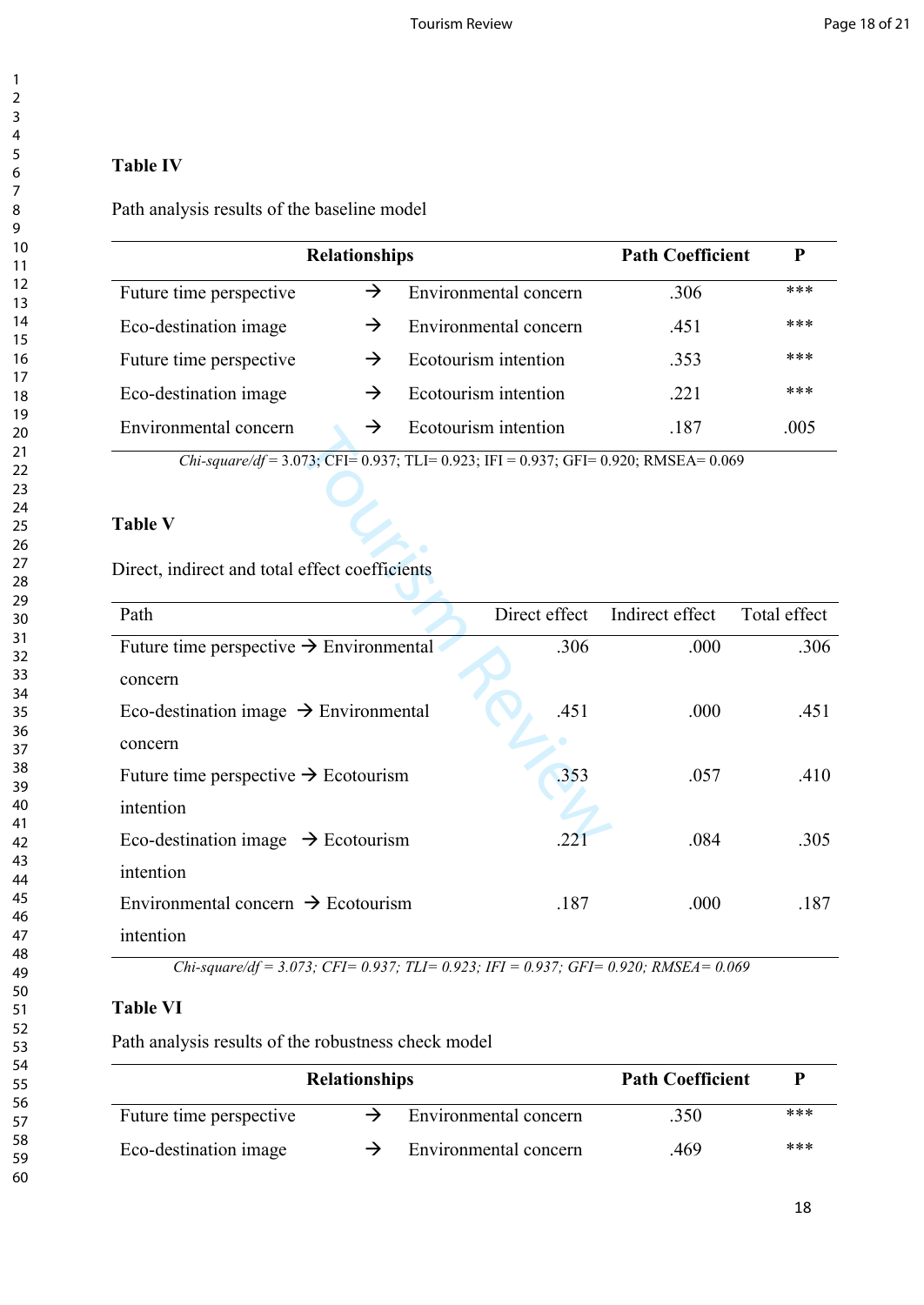$\mathbf{1}$  $\overline{2}$  $\overline{\mathbf{3}}$ 4 5 6  $\overline{7}$ 8

|                         | <b>Relationships</b> |                      | <b>Path Coefficient</b> |      |
|-------------------------|----------------------|----------------------|-------------------------|------|
| Future time perspective |                      | Ecotourism intention | .356                    | ***  |
| Eco-destination image   |                      | Ecotourism intention | .235                    | ***  |
| Environmental concern   |                      | Ecotourism intention | -163                    | -025 |

*Chi-square/df=2.869; CFI = .938; TLI = .924; IFI =.938; GFI= 0.919, RMSEA = .069*

### **Table VII**

Summary of research findings and implications

| <b>Findings</b>                                                                                            | <b>Contribution to the literature</b>                                                                                                                                                                                            | <b>Implications to practices</b>                                                                                                                              |
|------------------------------------------------------------------------------------------------------------|----------------------------------------------------------------------------------------------------------------------------------------------------------------------------------------------------------------------------------|---------------------------------------------------------------------------------------------------------------------------------------------------------------|
| Environmental concern<br>is significantly and<br>positively associated<br>with ecotourism<br>intention.    | This finding contributes to the<br>current movement in the tourism<br>literature which calls for a shift<br>to environmental ethics as a<br>critical driving factor for<br>sustainable tourism (Bertella,<br>2019; Holden, 2019) | Public organisations should<br>encourage greater awareness<br>of the importance of<br>environmental protection<br>through education,<br>propaganda and media. |
| Future time perspective<br>is significantly and<br>positively associated<br>with environmental<br>concern. | This finding supports the view<br>put forward by studies on<br>environmental issues that future-<br>oriented individuals tend to care<br>about the environment and act to<br>address environmental issues                        | Tourism marketers to develop<br>marketing materials<br>emphasising future time<br>perspective.                                                                |
| Future time perspective<br>is significantly and<br>positively associated<br>with ecotourism<br>intention.  | This finding highlights new<br>thinking to consider time<br>perspective theory in ecotourism<br>research.                                                                                                                        |                                                                                                                                                               |
| Eco-destination image is<br>significantly and<br>positively associated<br>with ecotourism<br>intention.    | This finding provides more<br>insight into the role of eco-<br>destination image. The path of<br>"eco-destination image-<br>environment concern-                                                                                 | Tourism marketers should<br>develop marketing materials<br>emphasising eco-destination<br>images.                                                             |
|                                                                                                            | ecotourism intention" appears<br>evident in this study.                                                                                                                                                                          | Policymakers in emerging<br>economies should employ<br>efficient regulations on                                                                               |
| Eco-destination image is<br>significantly and<br>positively associated<br>with environment<br>concern      | This finding suggests that eco-<br>destination image contributes to<br>the development of tourist's<br>positive attitude toward the<br>environment                                                                               | protecting the natural<br>environment in tourism<br>locations while tourism<br>providers and marketers<br>should invest in building eco-                      |
|                                                                                                            |                                                                                                                                                                                                                                  | image of travel locations.                                                                                                                                    |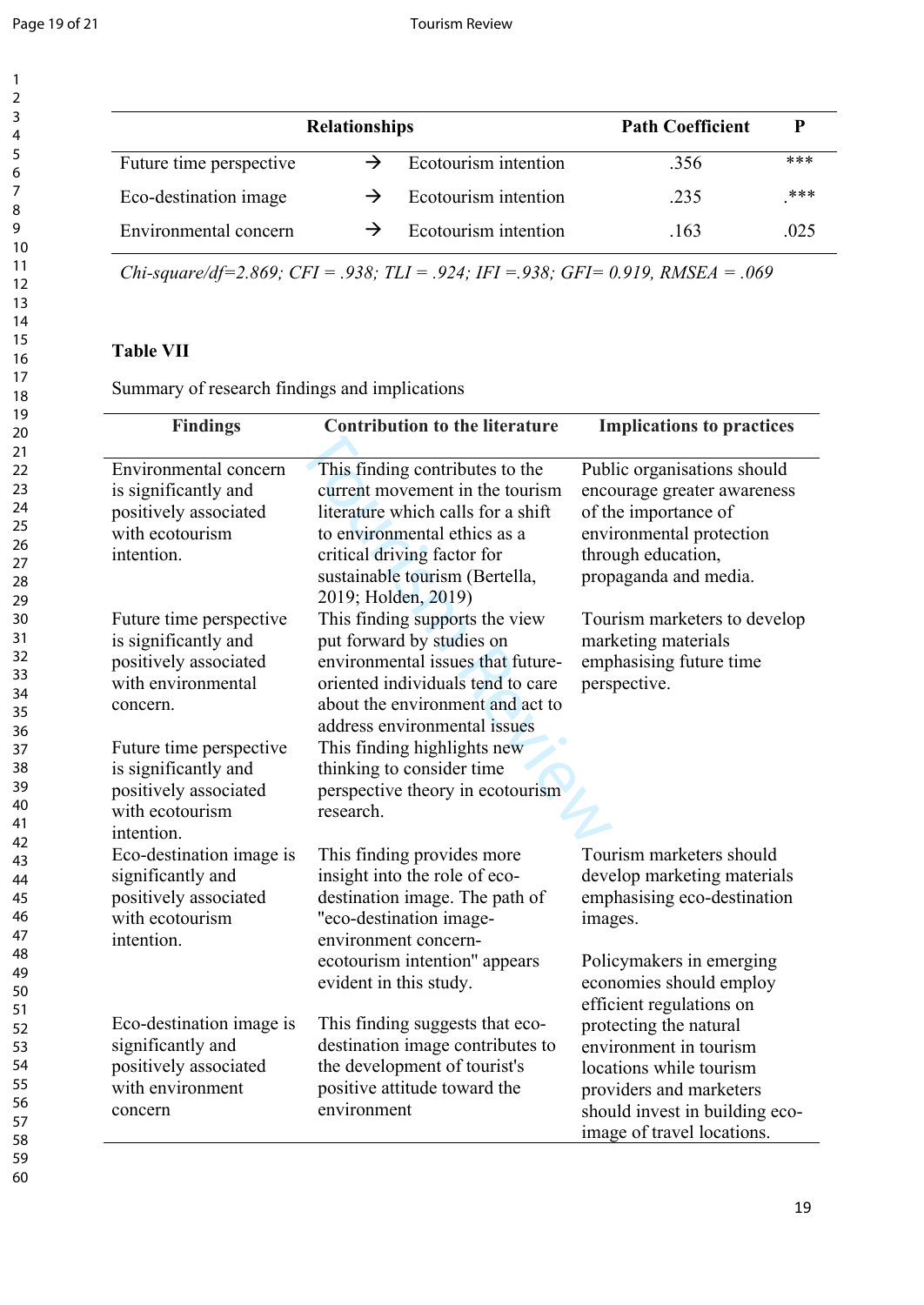**Appendix:** Survey questions

Age

Gender

Frequency of travelling per year

Job

Average spending per year (USD)

Please rate the level of agreement to each statement below with 1- totally disagree and 5 – totally agree.

|  | Environmental                | ENV1             | When humans interfere with nature, it often<br>produces disastrous consequences                      |
|--|------------------------------|------------------|------------------------------------------------------------------------------------------------------|
|  | concern                      | ENV <sub>2</sub> | Humans are severely abusing the environment                                                          |
|  |                              | ENV3             | Plants and animals have as much right as humans to<br>exist                                          |
|  |                              | ENV4             | The balance of nature is very delicate and easily<br>upset                                           |
|  | <b>Future Time</b>           | TIP1             | I believe that a person's day should be planned<br>ahead each morning                                |
|  | perspective                  | TIP <sub>2</sub> | When I want to achieve something, I set goals and<br>consider specific means of reaching those goals |
|  |                              | TIP3             | It seems to me that my future plans are pretty well<br>laid out                                      |
|  |                              | TIP4             | I make lists of things to do                                                                         |
|  | Eco-<br>destination<br>image | TIP5             | I complete projects on time by making steady<br>progress                                             |
|  |                              | DIM1             | Good climate                                                                                         |
|  |                              | DIM <sub>2</sub> | Political stability                                                                                  |
|  |                              | DIM <sub>3</sub> | Beautiful landscape                                                                                  |
|  |                              | DIM4             | A good reputation of a destination                                                                   |
|  |                              | DIM <sub>5</sub> | Unpolluted/unspoiled natural environment                                                             |
|  |                              | INT1             | I will choose ecotourism in my travelling                                                            |
|  | Ecotourism<br>intention      | INT <sub>2</sub> | I intend to visit an ecotourism destination within a<br>foreseeable future                           |
|  |                              | INT3             | I properly choose ecotourism tour                                                                    |
|  |                              | INT4             | I think the ecotourism is right                                                                      |
|  |                              |                  |                                                                                                      |